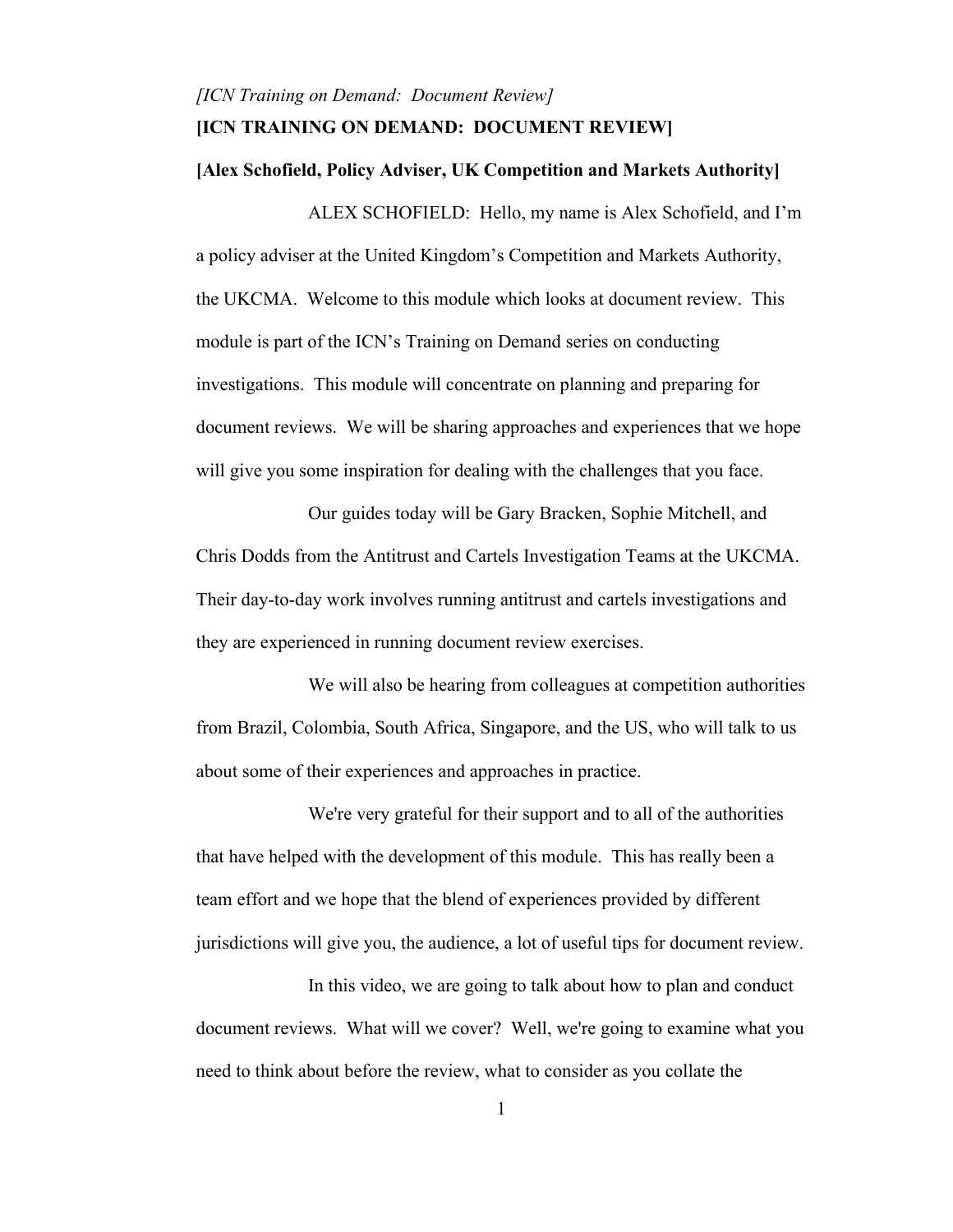documents and prepare for the review, and how you might carry out the review.

With help from our contributors, we'll also discuss how competition authorities have managed the transition from a paper-based to an electronic case file and how document review platforms can help you, including how some of the newer technologies, such as predictive coding and machine learning, might assist in document review.

Finally, we'll consider some of the challenges that you might face in completing document reviews.

Before we get started, we wanted to make sure that we make it clear that anything that we cover in this module needs to be tailored to the legislation and policy and enforcement procedure in your jurisdiction. I believe that what we're going to be talking about today is generally applicable to different jurisdictions around the world, but if there is something that we're telling you that isn't consistent with what you're permitted to do, please make sure to follow your laws and standard operating procedures.

We would also encourage you to make sure you are familiar with your own agency's procedures and to draw on the learning available from the ICN, especially the Anti-Cartel Enforcement Manual compiled by the cartel working group, which is available on the ICN website in this area.

We hope that you'll find this presentation both interesting and helpful.

With that, I'm delighted to turn to Gary Bracken to begin our look at document review.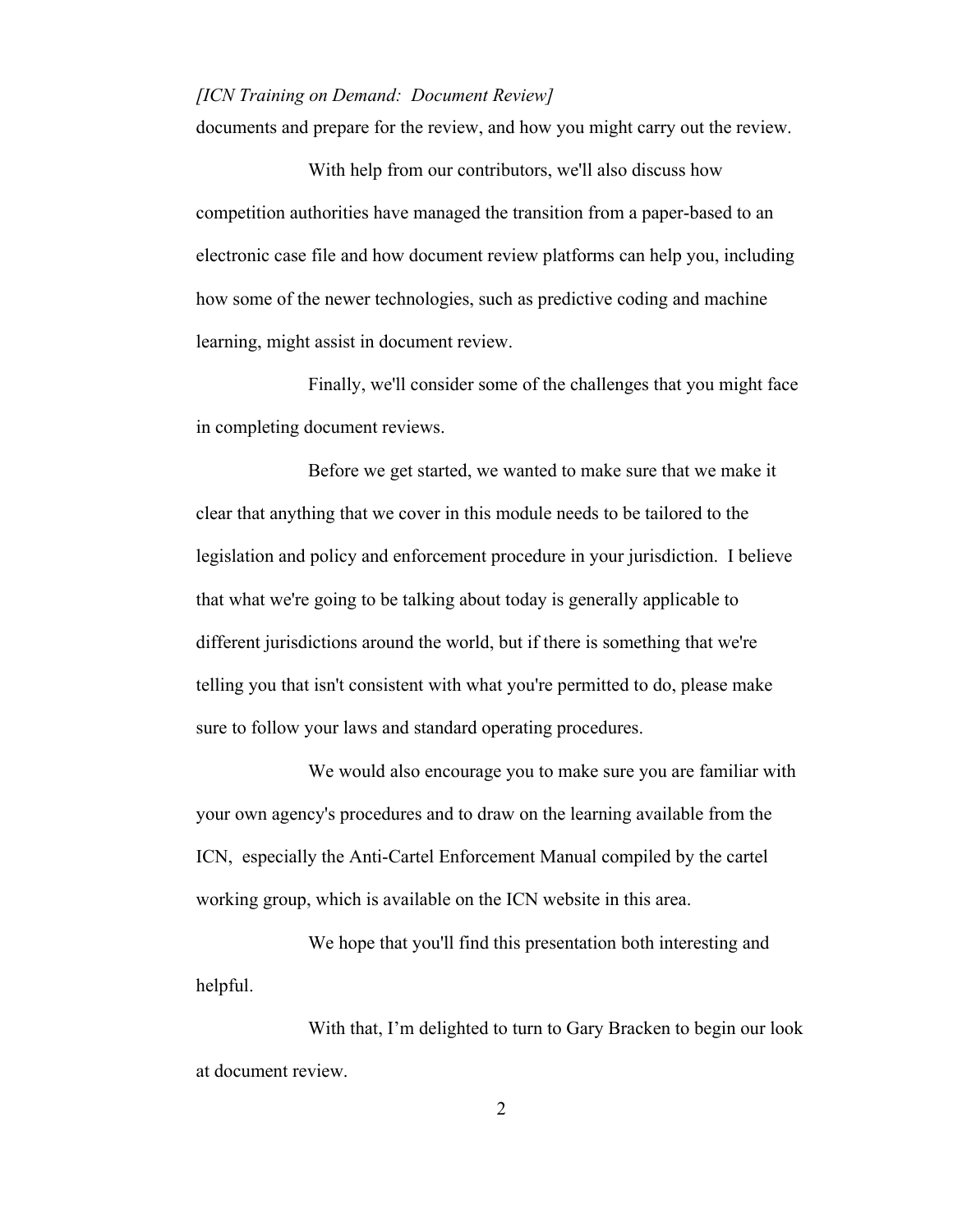# **[Gary Bracken, Assistant Director, Investigators and Intelligence UK Competition and Markets Authority]**

GARY BRACKEN: Hello, I'm Gary Bracken, an Assistant Director in the Investigation Team at the CMA.

It might be stating the obvious, but it's important to have a good think about what it is you want to achieve out of a document review before you start it. One way to achieve this is to put a document review plan in place. Your document review plan should cover rules of evidence, keeping track of the review, objectives for the review, relevance, and organizing the evidence.

Rules of evidence: How will you meet the rules of evidence in your jurisdiction, for example, ensuring the rights of defense by confirming all material is recorded and reviewed, including for exculpatory documents; that you have procedures to deal with privileged material within your laws and rules - and there's more on the issue of privilege in scene four, Collating the Evidence and Preparing for the Review -- that you have processes for how to handle irrelevant or duplicative documents; and that you handle material that is confidential or sensitive in accordance with your privacy and data protection laws.

Keeping track of the review: That is, how will you keep track of everything as you receive and begin to review it? For example, can you easily identify the material maybe through the use of unique reference numbers? Do you know where it came from? This is especially important in investigations where possession might be an indicator of culpability. For example, knowing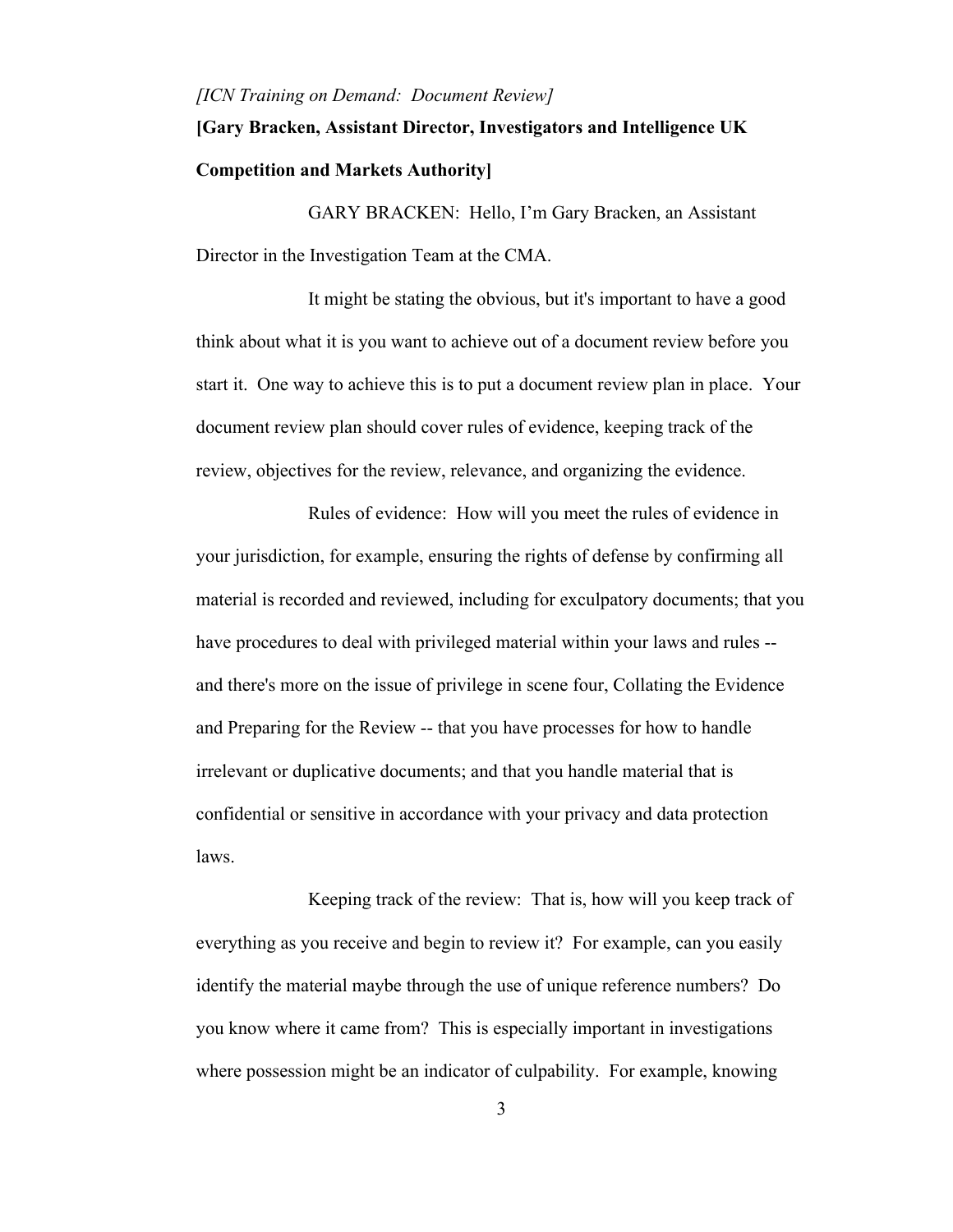who owns a book containing notes of a cartel meeting and where it was found could be crucial to your investigation. Has it been reviewed, who has had access to it, and who needs to examine it?

Objectives for the review: Having established some basic foundations you can start to think about the objectives of the document review itself. At its core, the document review seeks to examine all the material gathered to determine how and in what way it's relevant to your investigation. For example, is it a key evidential document, whether inculpatory or exculpatory? Is it simply routine evidence or indeed irrelevant to the case?

Another way to look at the review objectives is to think about what it is you suspect is going on. What is your theory of harm, what do you have to establish, and then how are you going to do that?

Relevance: Before beginning the document review, those carrying it out should have a good understanding about what types of material may be relevant to the matters under investigation, bearing in mind material may be responsive to various aspects of a theory of harm. You should seek to give the review team guidance as to how they will find the evidence in practice and what to look out for. For example, which of the categories of material you've gathered is the evidence most likely to be found in, what evidence will have the greatest impact on your investigation, at what priority, and what are the resource implications?

These factors will invariably need to be tweaked as the document review progresses and you learn more about the case. Perhaps you can note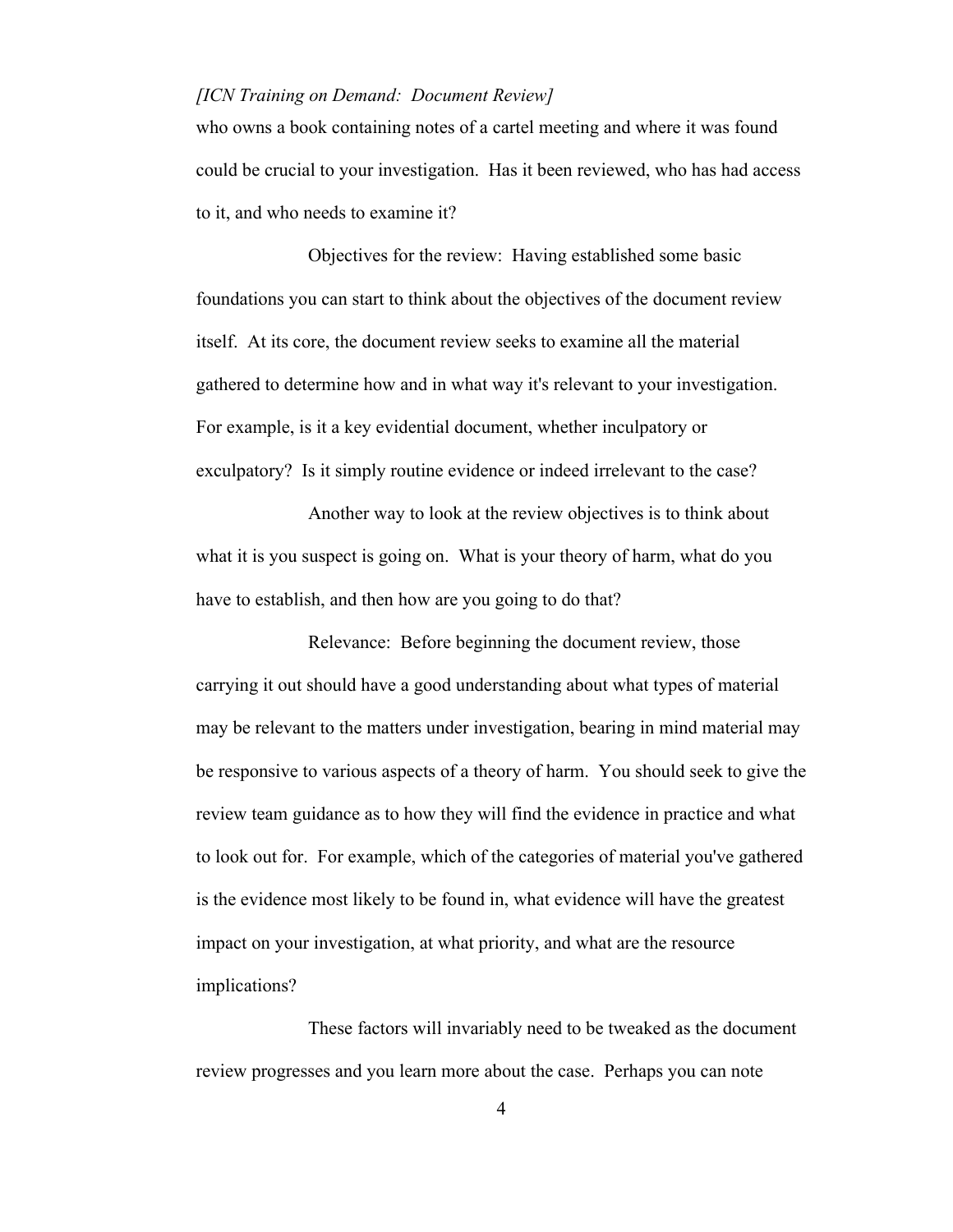down any adjustments to the process as an annex to your document review plan. Also, think about how you'll ensure consistency in approach, for example, by encouraging reviewers to compare notes as they go along and to bring what the review finds to the attention of the entire team so that it can be factored into the overall investigation strategy maybe by way of daily catch-ups.

Organizing the evidence: Finally, looking forward, the document review plan needs to set out how you will record evidence when you find it and how you will organize it. For example, will you do it by theory of harm or by date or perhaps you'll need a mix of those. And remember to factor in crossreferencing for material that is relevant to more than one theory of harm, for example, evidence of price fixing and bid rigging.

Hello, Gary Bracken here again.

As we all know, the world is becoming increasingly digitalized and competition investigations are not an exception. To help us think about how to manage the transition, we're joined from Bogota by Juan Pablo Herrera Saavedra of the Superintendent of Industry and Commerce. Juan Pablo was responsible for the SIC's recent successful transition from a hard copy to digital case file.

Welcome, Juan Pablo. Thank you for taking the time to visit with us today. Given the very recent experience of your agency, we are particularly delighted that you are willing to share it with our audience today.

#### **[Industria y Comerico Superintendencia]**

**[Transition from hard copy to a digital case file: an experience from**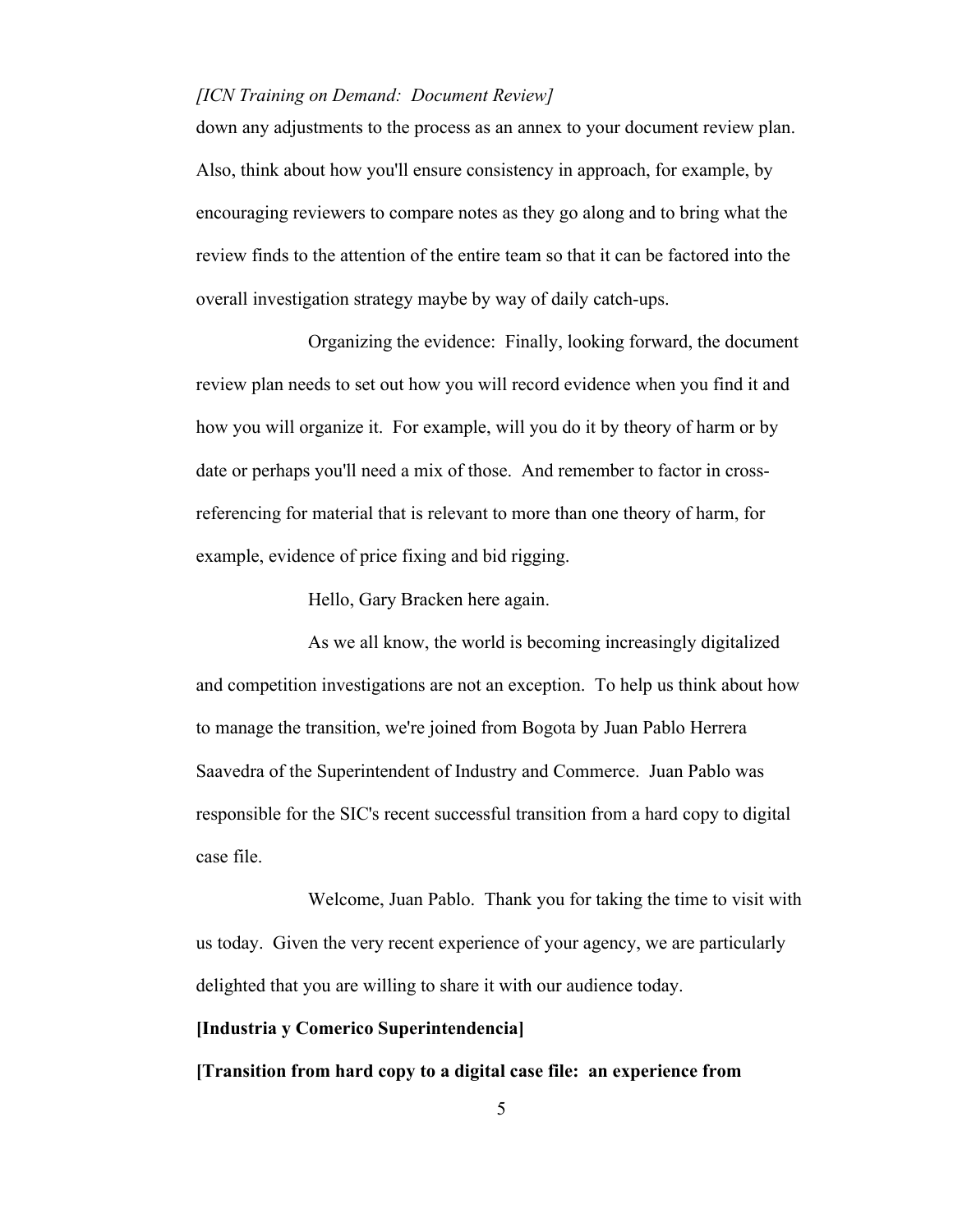## **Colombian Competition Authority]**

**[Juan Pablo Herrera Saavedra, Deputy Superintendent for Competition Protection]**

JUAN PABLO HERRERA SAAVEDRA: My name is Juan Pablo Herrera Saavedra, Deputy Superintendent for Competition Protection of the Superintendents of Industry and Commerce in Colombia.

With this contribution, the Colombian Competition Authority hopes to share how it successfully managed the transition from hard copy to a digital case file.

And let me start with a general overview. At the beginning of the year, the SIC was already planning to implement a pilot for the transition from hard copy to a digital case file. From March on, this plan was accelerated. The SIC had to cope with the challenges brought about, the confinement measures, particularly with the fact that our staff had to work remotely to ensure not only the continuity of our activities of inspections (inaudible) some control, but also to guarantee the rights to due process of all those being investigated.

The SIC took on the task of implementing a tool that would allow the virtual and remote access of those being investigated to the administrative files. To this end, the Office of the Deputy Superintendent for Competition Protection, working together with the Office of Technology and Information, implemented the Google Drive Enterprise tool to store, access, and share the digitized folders of the files corresponding to the investigations being carried out.

Additionally, with the purpose of orienting and guiding the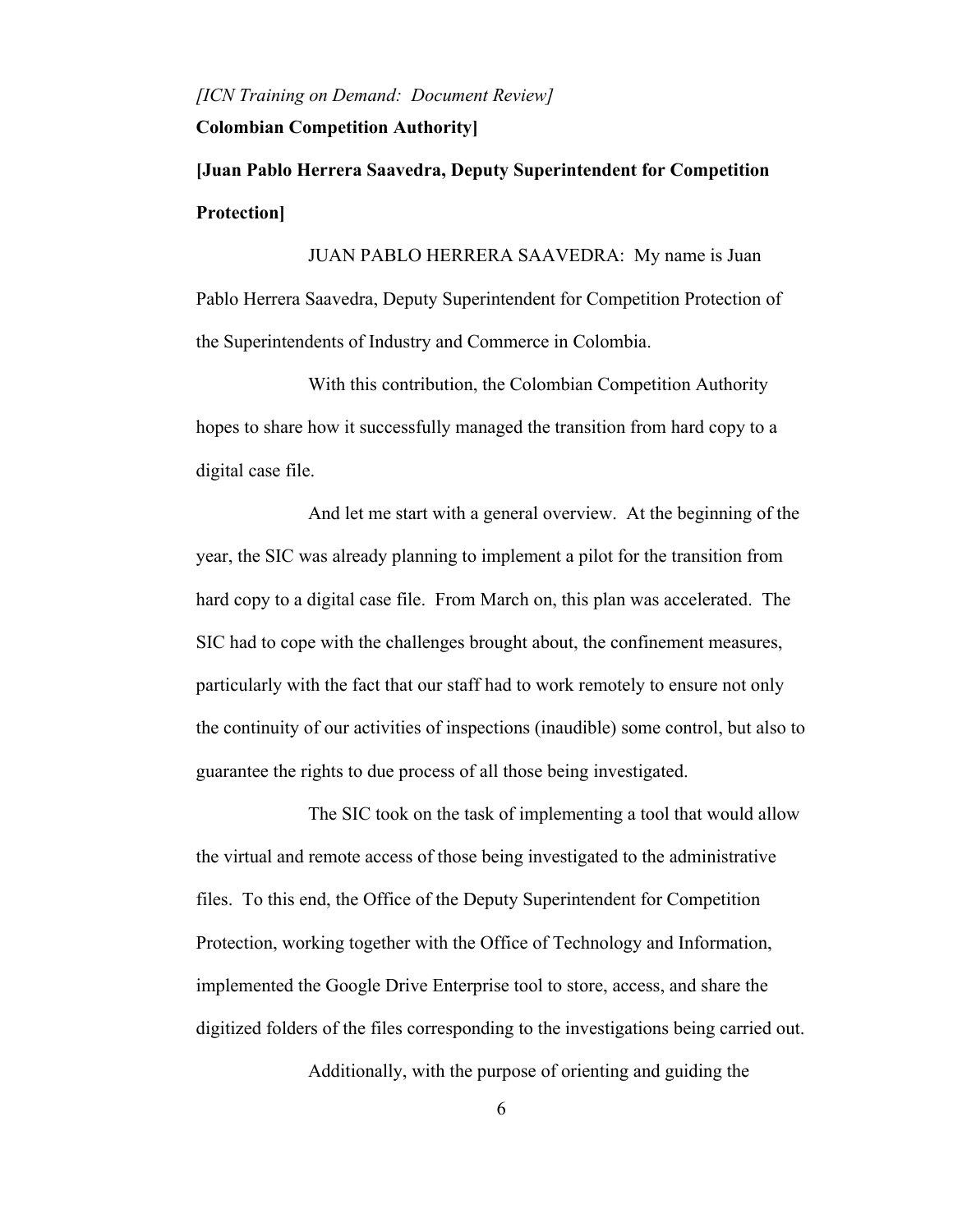consultation through the affirmation tool, the SIC carried out two protocols aimed at both internal users of the entity and citizens. The latter was published in the webpage of the superintendents in order to be of common knowledge.

Today, it is gratifying to share with all the citizens that 100 of the active files on restrictive commercial practices against competition are completely digitized for the first time in the history of our agency.

In the digitalization process, a validation work of the information previously digitized was carried out before uploading to the drive. In total, 219 folders were digitized to complete the 712 folders of all administrative investigations carried out by the delegation for the protection of competition.

And the question is, how does the tool work? As mentioned before, the deputy superintendents created an application tool to effectively manage our current hard copy files and transition to our digital case files. With this tool, we got to create a system to efficiently index the information stored in each case file.

The tool works upon three main systems. The first system is a documental control files that were just a catalog. The second is a registry of physical and digital evidence, for example, like relevant documents for the investigation, as well as information that they've already collected in unannounced inspection from computer, mobile devices, and electronic mails. Finally, we developed a board where the bulletin of each case is displayed with the purpose of keeping the information updated.

As mentioned before, the estimated timing of the pilot project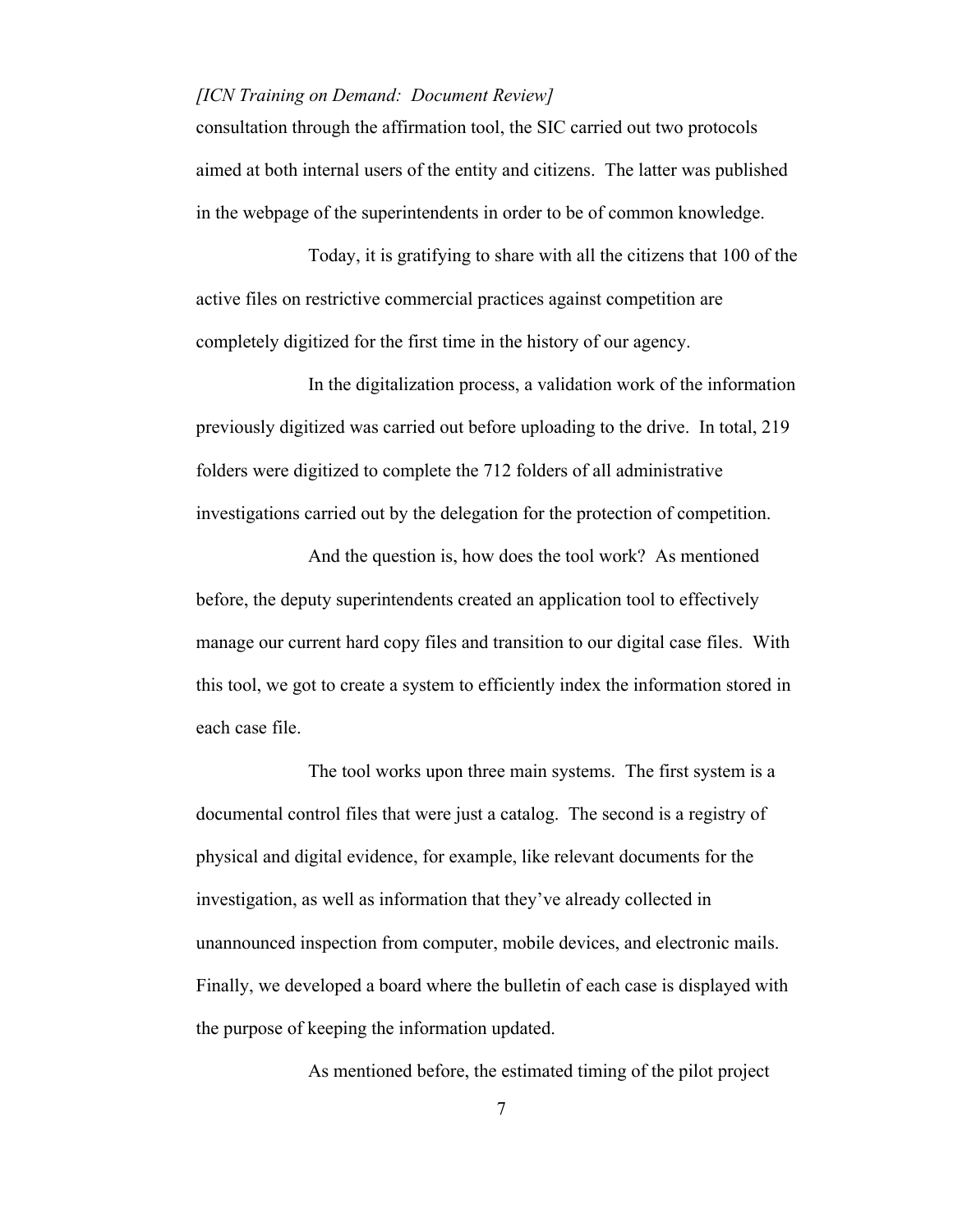became insufficient to keep up with the immediate needs posed by the COVID-19 pandemic. As you most certainly know, the pandemic situation directly impacted the regular exercise of activities and demanded from staff and contractors a quick process of adjustment and adaptation to the mobility restrictions and to the health and safety measures that were imposed by the government. For that reason, the Authority decided to prioritize the digitalization of case files and the acceleration of the implementation of digital files.

This situation led to the emergence of new practical challenges for the exercise of the Authority's functions. First, the Authority had to continue with investigations that were in progress, as well as to be able to take the new ones that resulted from possible violations to competition provisions in the context of the emergency. In this sense, there were only two possible solutions. First, to digitalize all the documents that were physically stored on site and, second, tocreate from scratch a mechanism of digital filing to keep track of the files from the new investigations that were taking place during the pandemic.

Nowadays, we are proud to say that the deputy superintendents has achieved the goal of digitalizing the 100 of our physical files, as I said. Also, all the investigations are working virtually and the files are totally digital. However, this process was not easy. And let me explain why. Let's talk about the process of digitalization of the files that implied for the staff of the SIC four key activities that you should consider for your own transition.

The first, careful digitalization of the physical information using scanners. The Deputy Superintendents began the process of digitalization, the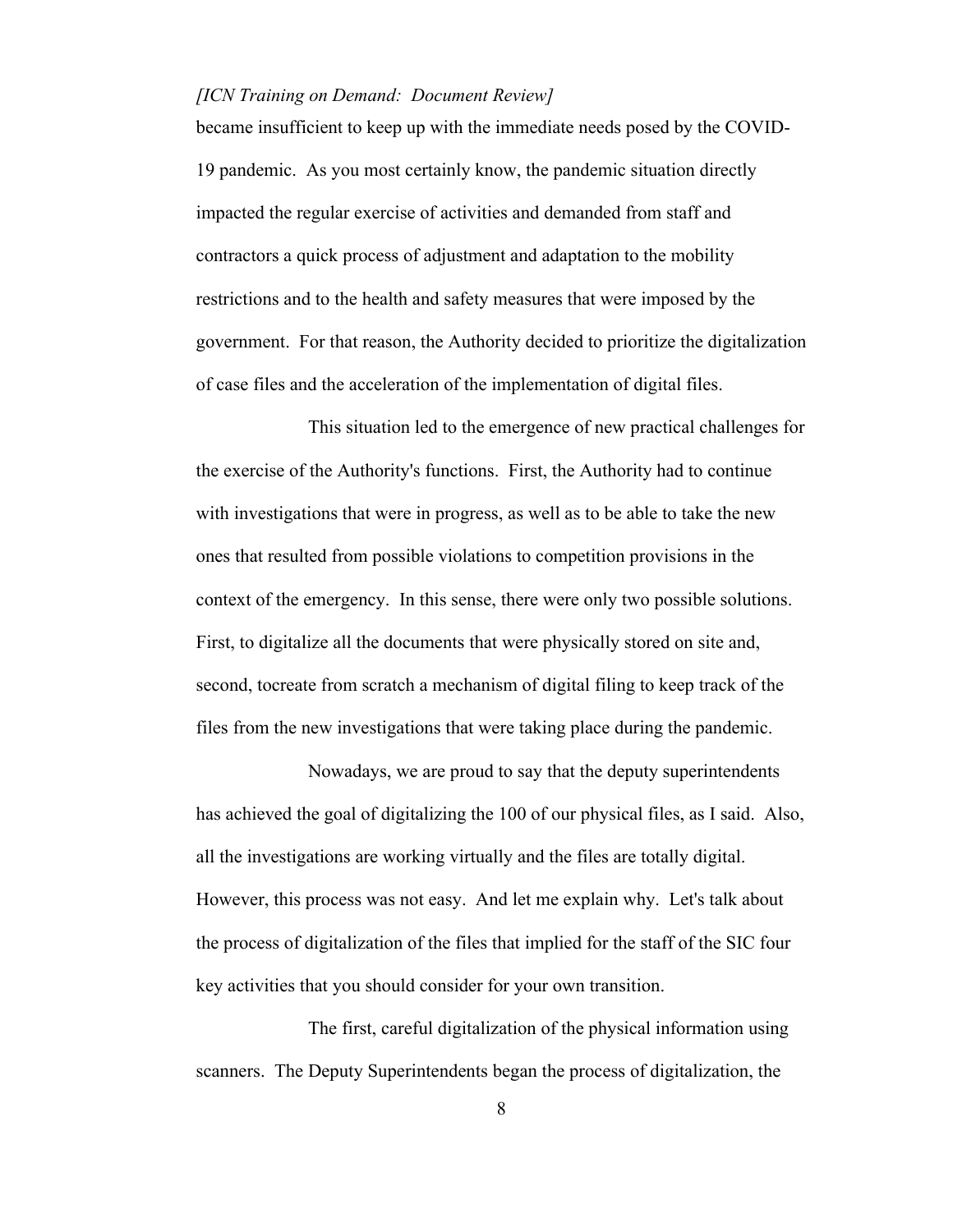physical files of the administrative investigation, together with the Office of Technology and Information. This activity was carried out by 31 members of the team, including employees and contractors from the different working groups. During the digitalization process, a validation task was undertaken on the information that had previously been digitalized before uploading it to the drive.

Next, the authorities used the stored information in physical folders. These folders store several types of information containers, for instance, CDs, DVDs, USBs, hard drives, et cetera. So all of that information had to be downloaded and consolidated with the information that was scanned before. Next, finally, the staff of the SIC uploaded -- they consolidated information to the cloud, in this case, Google Drive Enterprise, and -- however, this is not as easy as it sounds. The staff of the SIC followed a strict protocol to handle information and further arrange it between public and classified.

Then, the SIC shared the digital case file with the parties under investigation, lawyers, complainants, and third parties. The digital case file was sent to the electronic mails of each one of the stakeholders. And, now, the question, how does the digital file actually work? Well, once the information is shared to the relevant stakeholders, they will have immediate access to the information depending on their status in the proceedings. Decisions regarding access to the case file by the parties had to be made previously by the case handler.

From the transition on, the information has been handled digitally. All the information has been received through our institutional electronic mail.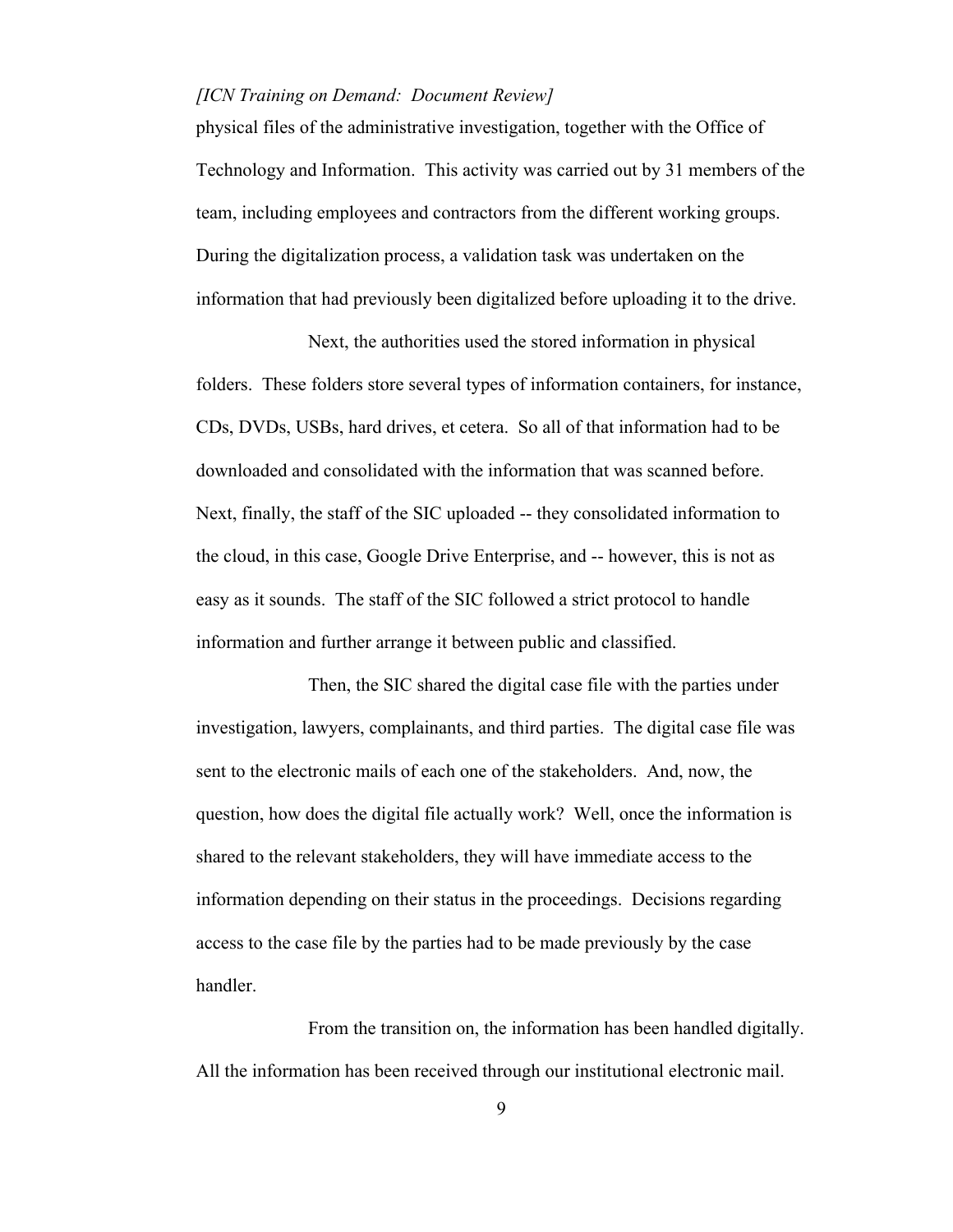This new information is incorporated into the folders that are in the cloud. The staff in charge of the digital case file is responsible for keeping the information organized and updated, and so the catalog and the registry of physical and digital evidence.

Finally, let's talk about the benefits obtained from the this strategy of the digital file. The digital case file are now a reality. We can recognize today several benefits of the implementation of the digital files in our investigation. One of the most real ones is the possibility to have access to updated information immediately, any day at any time. Thanks to the implementation of the digital files, the procedure is swifter and the communication between the authority and the parties investigation are more efficient.

Finally, the parties in the investigation do not need to go to the Superintendents to obtain information related to the case. Also, they can take part of the investigation virtually.

Thank you very much.

## **[Industria y Comerico Superintendencia]**

**[Transition from hard copy to a digital case file: an experience from Colombian Competition Authority]**

**[Juan Pablo Herrera Saavedra, Deputy Superintendent for Competition Protection]**

GARY BRACKEN: Thank you, Juan Pablo, for that helpful insight into some of the challenges you faced and solutions that you found, and many congratulations for delivering it all during the global pandemic.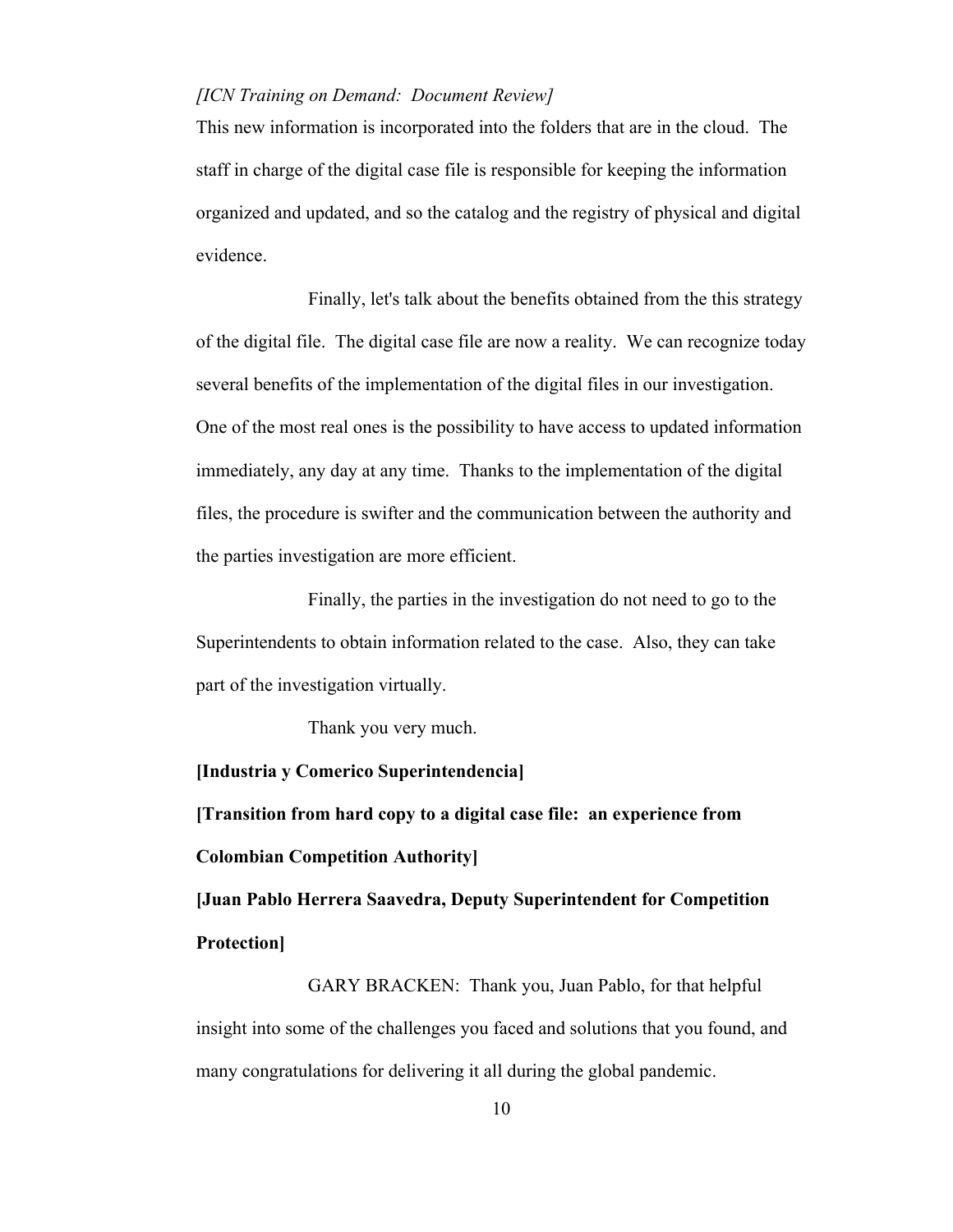# **[Sophie Mitchell, Assistant Director, Antitrust UK Competition and Markets Authority]**

SOPHIE MITCHELL: Hello, I'm Sophie Mitchell, an Assistant Director in the Antitrust Enforcement Team at the CMA.

By now, you'll be eager to start the actual document review and see whether you will find any evidence of an infringement. You've got your document review plan, you've got the information and material from the investigation on the file. Your file might even be fully digitized. What's left to do but start, right?

Well, no, it's not quite that straightforward. There are a few more things you should think about and do before you get started. Time invested now in collating the material and preparing for the review will save you a lot of work later on.

What exactly do we mean by collating the material and preparing for the review? Well, whether hard copy or digital, the information and material will ordinarily need some work before it is available in a form that you can review. Let me explain some options for doing that.

First off, it can be helpful to upload all the material received from different sources into one place. This can be as simple as a document folder or as complex as the use of an electronic document review platform, which many established competition authorities now use. Keeping material in one place will help you, first, with organizing the material and, second, with meeting your obligations as far as rights of defense are concerned, for example, by helping to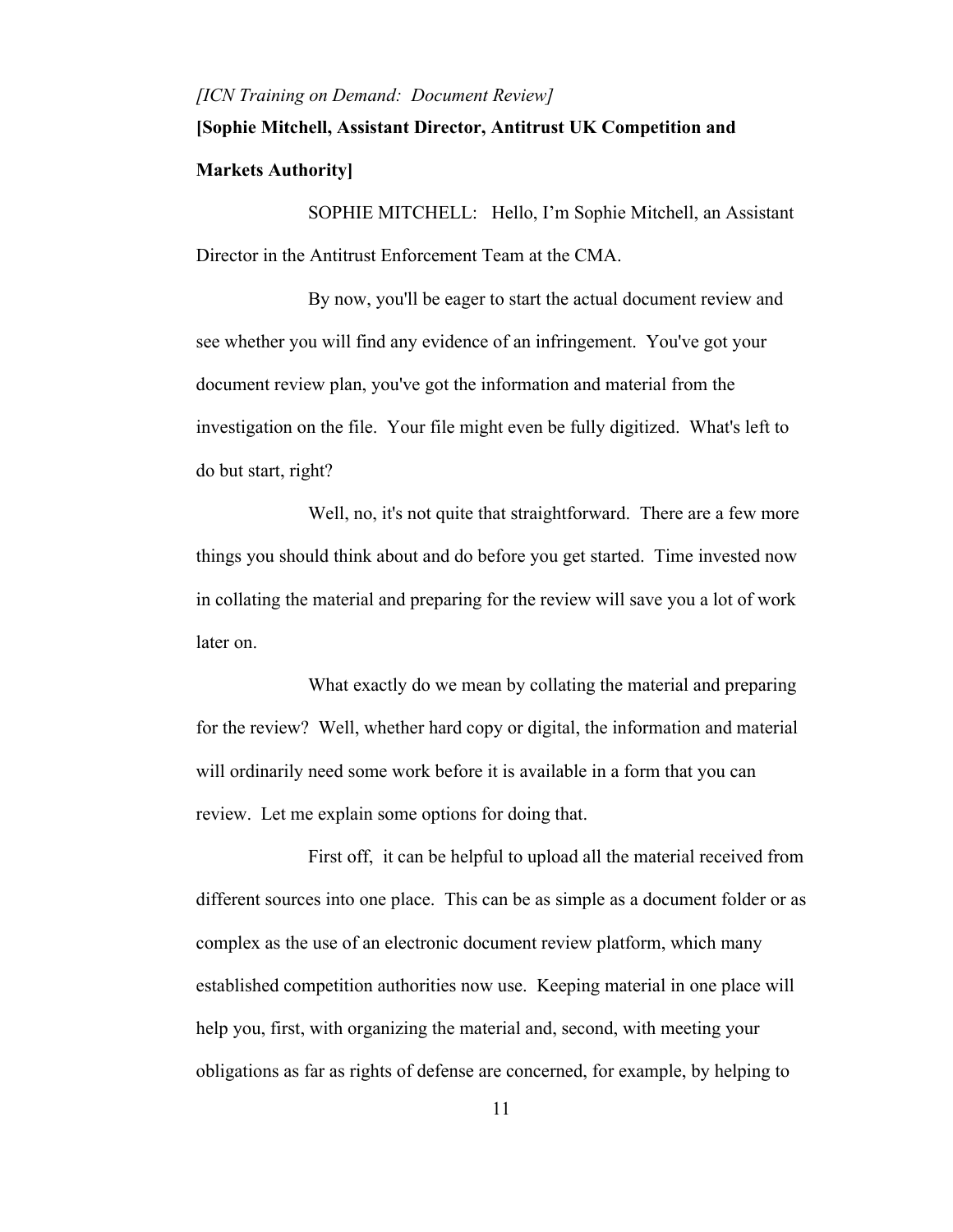exclude privileged material or locate exculpatory evidence.

For hard copy material uploading to a document review platform might mean scanning or copying. Scanning obviously has a number of advantages. It effectively digitizes the material. It's a good idea to enable the optical character recognition or OCR function when scanning so that later searches can be conducted through the review platform. Scanning the material also means that more than one person on the team can examine it at the same time and this is really important. It keeps the original materials secure from loss or damage. But do consider how you will uniquely reference the material, for example, by using a code or number so that you know where it came from before you scan and upload it.

For digital material, uploading to a document review platform might require specialist processing and to that end you might want to reach out for some help from a data forensics team. Your agency might have such a team in-house or it might work with external data forensics specialists. They will be experts in backing up the material before you set off and processing and indexing it before it's ingested to the document review platform. They can also help you with preparatory work, like de-duplication and removal of embedded images that are incapable of being evidence, such as corporate headers and logos.

De-duplication avoids you reviewing identical material that is obtained from multiple sources, for example, an email copied to multiple internal addresses or an email discussing market sharing arrangements that is found during searches conducted at two competitors' premises. Removing images,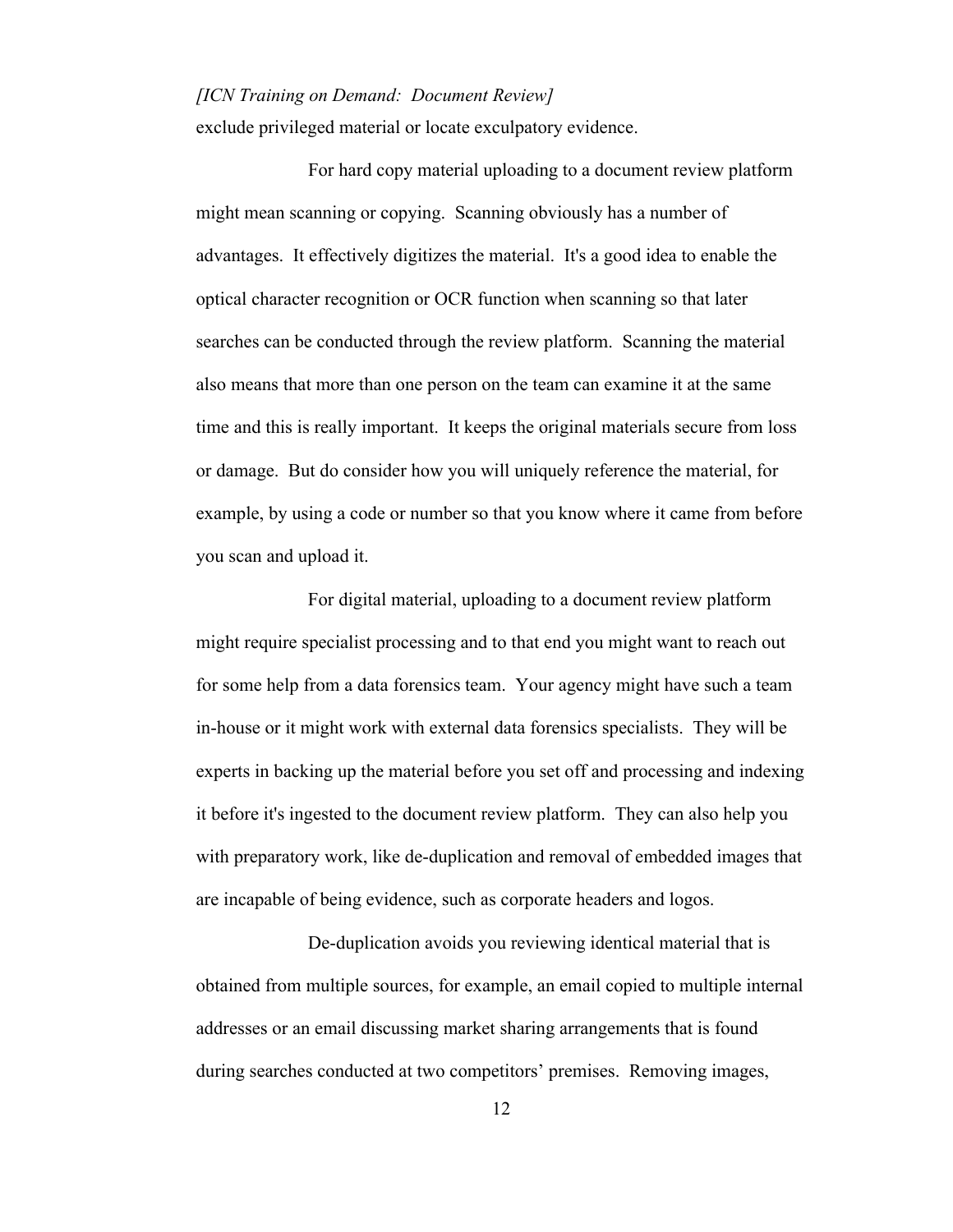such as corporate headers or logos, which can have no evidential value can save valuable time during ingestion, but be careful not to remove attachments or other documents that, in the context of your investigation, may be potentially relevant evidence.

Most jurisdictions have strict rules and protections for material that may be privileged. It's worth making sure you have a good understanding of what the rules are where you are. Whatever the specific rules are, you'll probably need a procedure to make sure your review does not, by mistake, capture privileged material. Once again, you could note the procedure down as an annex to your document review plan so that you have a good record of what you did in case of future legal challenge.

The procedure can be as simple as agreeing on a list of privileged keywords with the businesses whose material you're searching, for example, the names of external lawyers or law firms, so that these can be removed before you begin your review. Again, your data forensics team can help you with removing any material that responds to the privileged keywords as part of your pre-review preparations.

And don't forget to include in your procedure what you're going to do with the material you remove. Not all material that responds to privileged keywords will, in fact, be privileged nor will it necessarily be relevant to the investigation. Will it be reviewed for privilege and relevance by an independent lawyer or simply returned to the business? However you decide to proceed, do keep a note of what you do.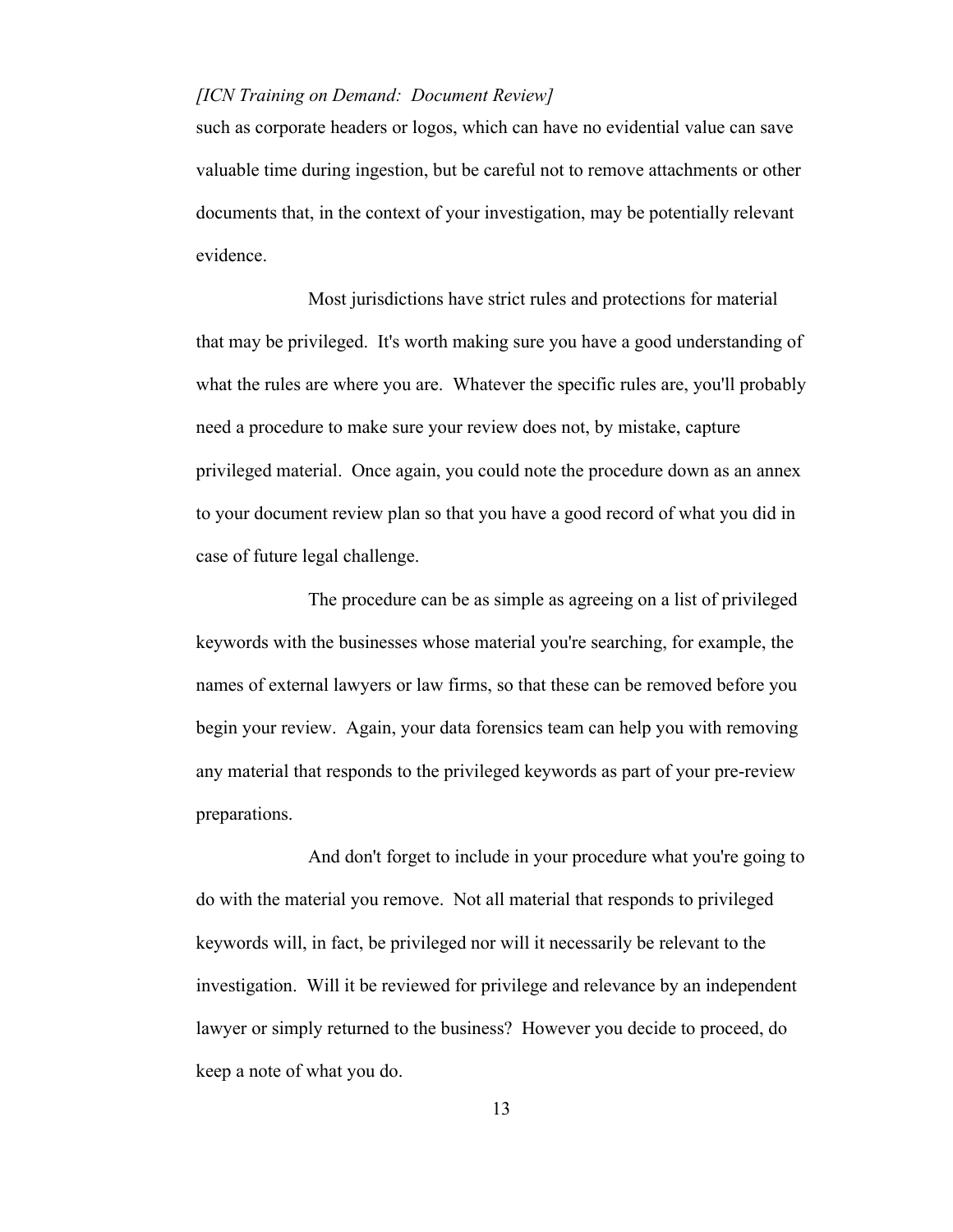Notwithstanding all your preparations, how you approach each review will be different, not least because the volume of materials you have will affect how to proceed. And, clearly, any approach will have to be flexible enough to fit the resources in terms of staff and the capabilities of your document review platform available to you. The sheer volume of material you're likely to receive will necessitate some form of filtering and sifting to reduce it to a manageable quantity. In practice, you may have to filter and sift a number of times to get to a realistic place to start the review.

Your data forensics team can likely help you with filtering and sifting using either a traditional document review platform or one with machine learning. Whatever your capacity, it is worth investing a bit of time to test the results you get to check everything is working as you expect and you're getting back what you want. Any filtering and shifting -- sifting should be determined by relevance as set out in your document review plan.

What will your relevance criteria be? Is there a date range that you can use? Is it emails between key individuals, is it key words and phrases or is it a mix of all three key? Key individuals' email addresses will certainly be found in the material you have, but consider whether you want all the emails where they're an addressee. Could you filter by recipient, sender, or copied? And do you want all their internal emails as well? Date ranges and the keywords and phrases, for example, names of relevant products, names of key individuals in the businesses under investigation or phrases, such as price increase, will probably be determined by your case knowledge.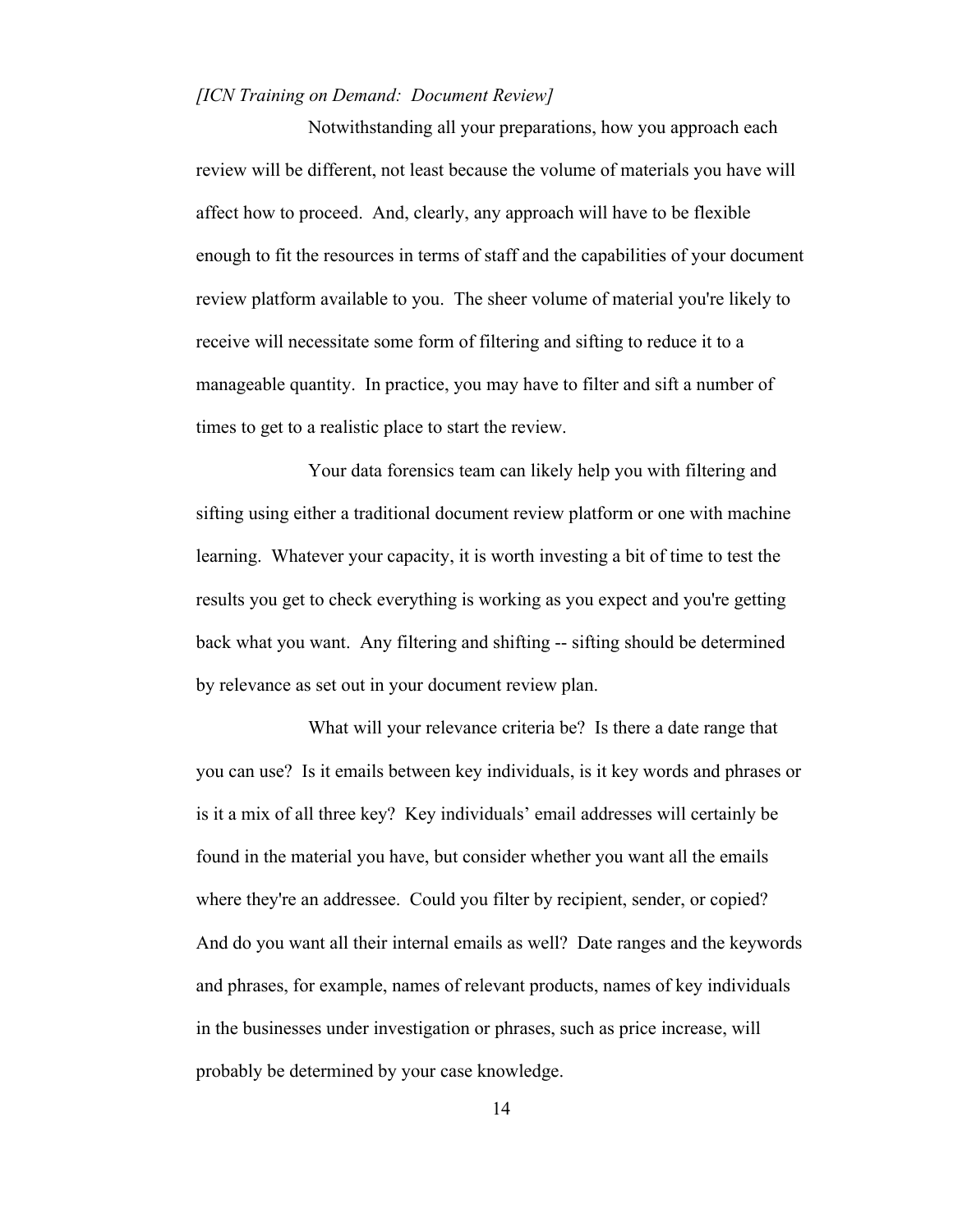As we mentioned earlier, you will find that you often have to filter and sift more than once, depending on how documents were gathered, to arrive at a pool of material that you can actually review. When determining how to change your approach, you could think about altering who's considered a key individual, reducing the date ranges, searching for a number of keywords that must appear together as part of a string rather than individually, or even where initial results are just too large, excluding a specific keyword entirely. Of course, when you get to examining material, you're going to have to make some decisions about its evidential value and, importantly, you'll need to record those decisions.

One way of approaching recording your decisions on an electronic document review platform is by tagging. Tags are a means of indicating which of your predetermined evidential categories -- yes, go back to your document review plan again -- the material corresponds to. Your data forensics team can help with setting up the tags for you. We will consider the use of tags on an electronic document review platform in the next part of this module.

When carrying out a document review, there are a few practical points to think about at the point of starting the review. First, think about how you are going to divide the document review exercise among different members of the case team. For instance, you might wish to have first line and second line reviewers with each potentially relevant document being reviewed by at least two members of the case team in order to build some consistency and quality assurance into the process.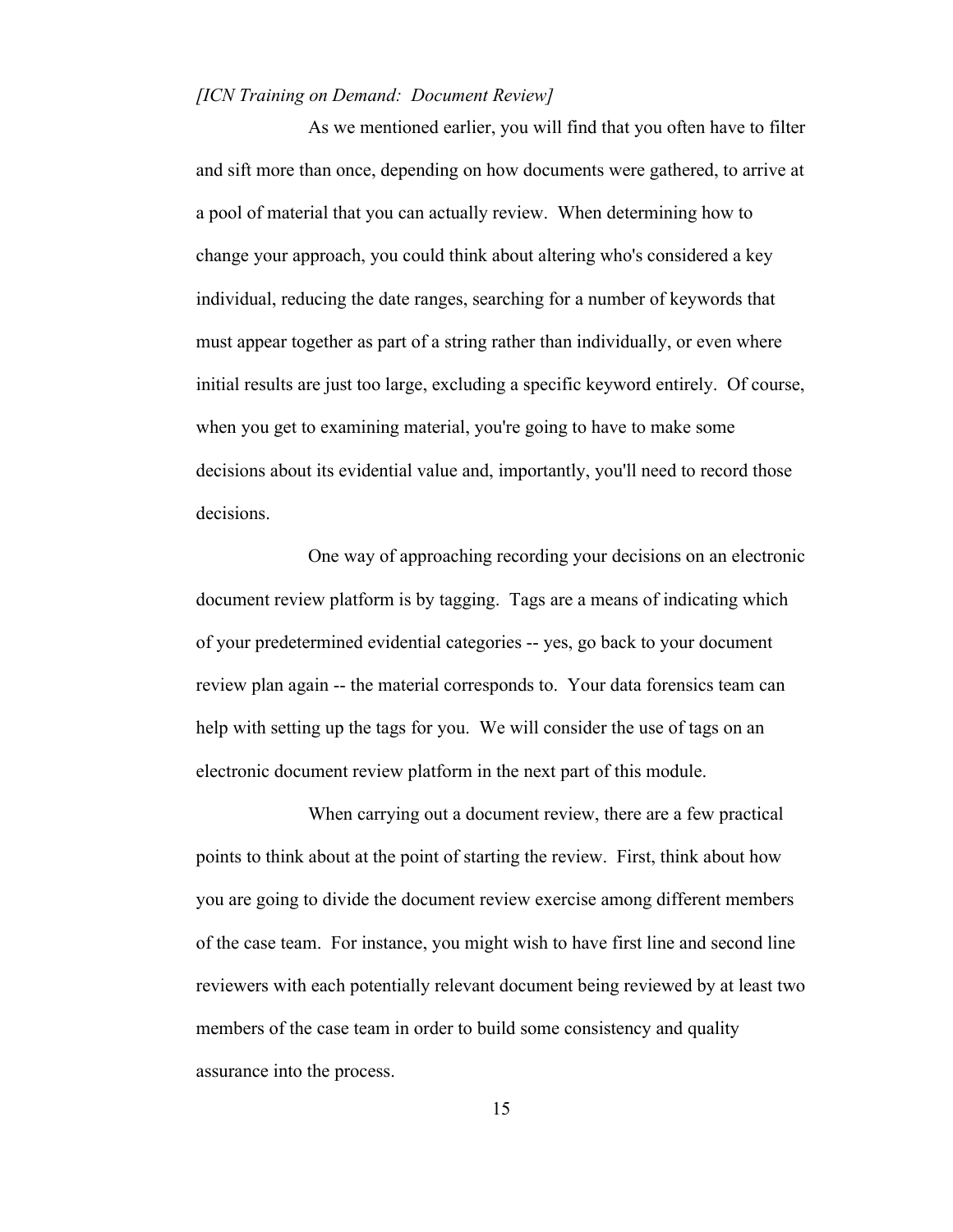How will you handle duplicate documents identified as part of the review? As mentioned earlier, an electronic review platform can filter out many of the duplicate documents before the case team begins the review, but even so, a certain number of duplicates or part duplicates will remain. This is particularly true for email correspondence where various copies of an email chain may exist in more or less complete forms. Removing partial duplicates can help to keep your case file to a manageable size, but it is important to ensure that relevant attachments to an email pathway down a chain are kept, along with the email they are attached to for context, if the attachments don't appear in later emails in the chain.

How will you record the results of your review? The use of tags on an electronic document review platform can be an effective and efficient way to keep a record of your decision-making on individual documents. Let's have a look at how tagging can work in practice. Once you have the documents loaded onto the electronic document review platform and you have set up your tags, sometimes referred to as codes, you are ready to start reviewing the documents. You'll definitely want to tag category for relevant material, probably with subtags to indicate hot material, those that are of particular evidential value or interest to your case, and the nature of the relevance or relevance details, for example, which elements of the theory of harm the material meets, remembering that there may be more than one, exculpatory material and not relevant material.

You might also want tags to record the businesses or contracts involved. Finally, you could need tags for privileged or duplicate material,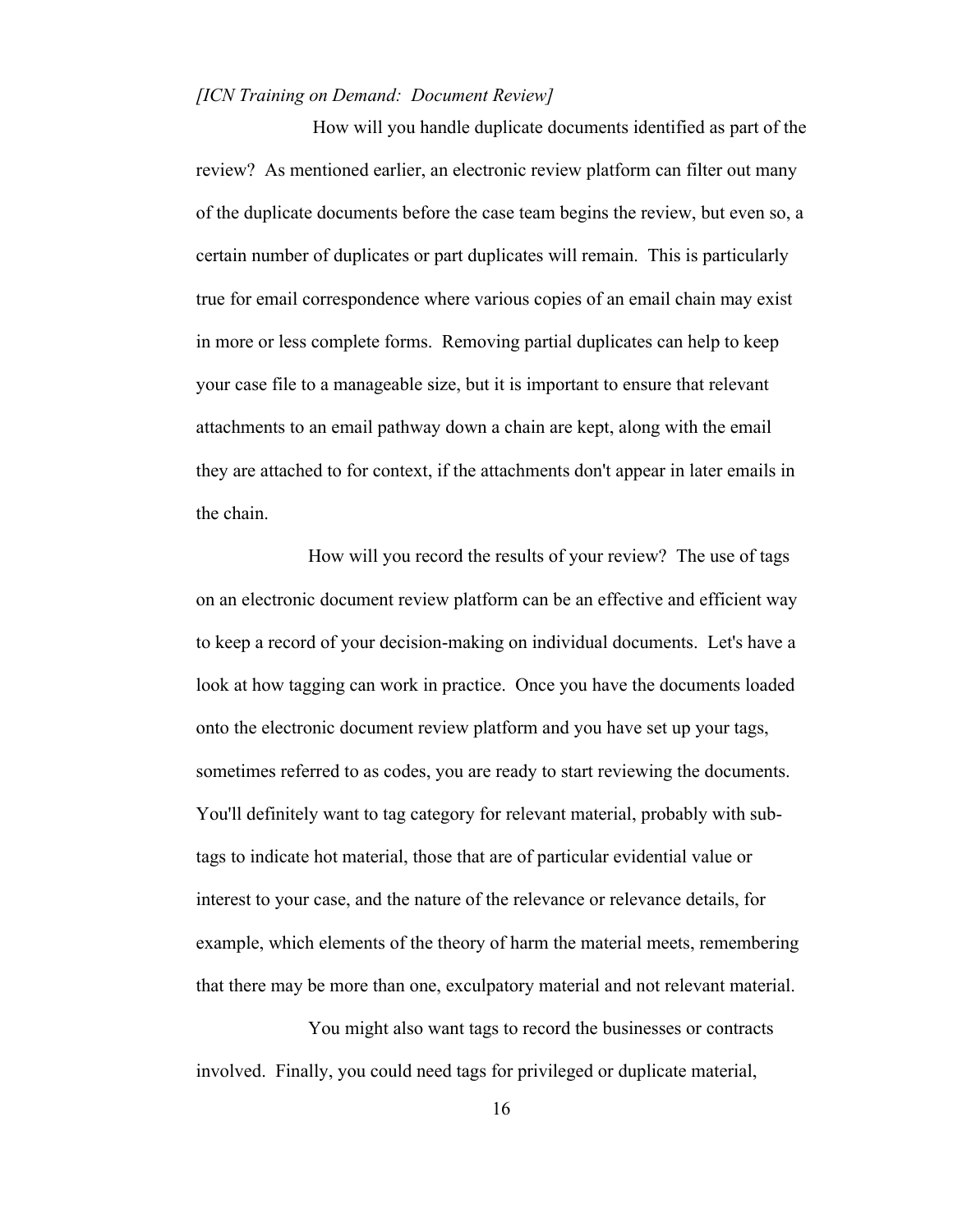material requiring explanations, perhaps by way of witness interview, or those containing sensitive personal data, foreign language material, or where extra processing by your data forensics team is needed to enable you to view the material in the first place.

Whilst having a good spread of tags might appear helpful, too many can create future obstacles to effective searching and case administration. It can be helpful to focus on the key elements of the legal test, avoid too much detail and generally keep the tags relatively high level. It's also important to ensure that it is clear to all reviewers what the tags mean. A guidance document issued to reviewers with an explanation of the tags can help here.

Think also about which tags should be compulsory. For example, if a document is tagged not relevant, do reviewers need to apply any further tags? In the case of data sets containing a large number of irrelevant documents, the review can be speeded up significantly by reducing the number of tags that need to be applied to irrelevant documents. Conversely, where a document is tagged as relevant, is the reviewer also required to apply other tags such as those relating to the nature of the relevance or confirming whether or not the document contains sensitive personal data.

Many document review platforms allow you to set up conditional or compulsory tags so that a document does not show as fully coded until all the necessary tags have been applied.

## **[On-screen demonstration]**

SOPHIE MITCHELL: An evidence matrix can be a useful way to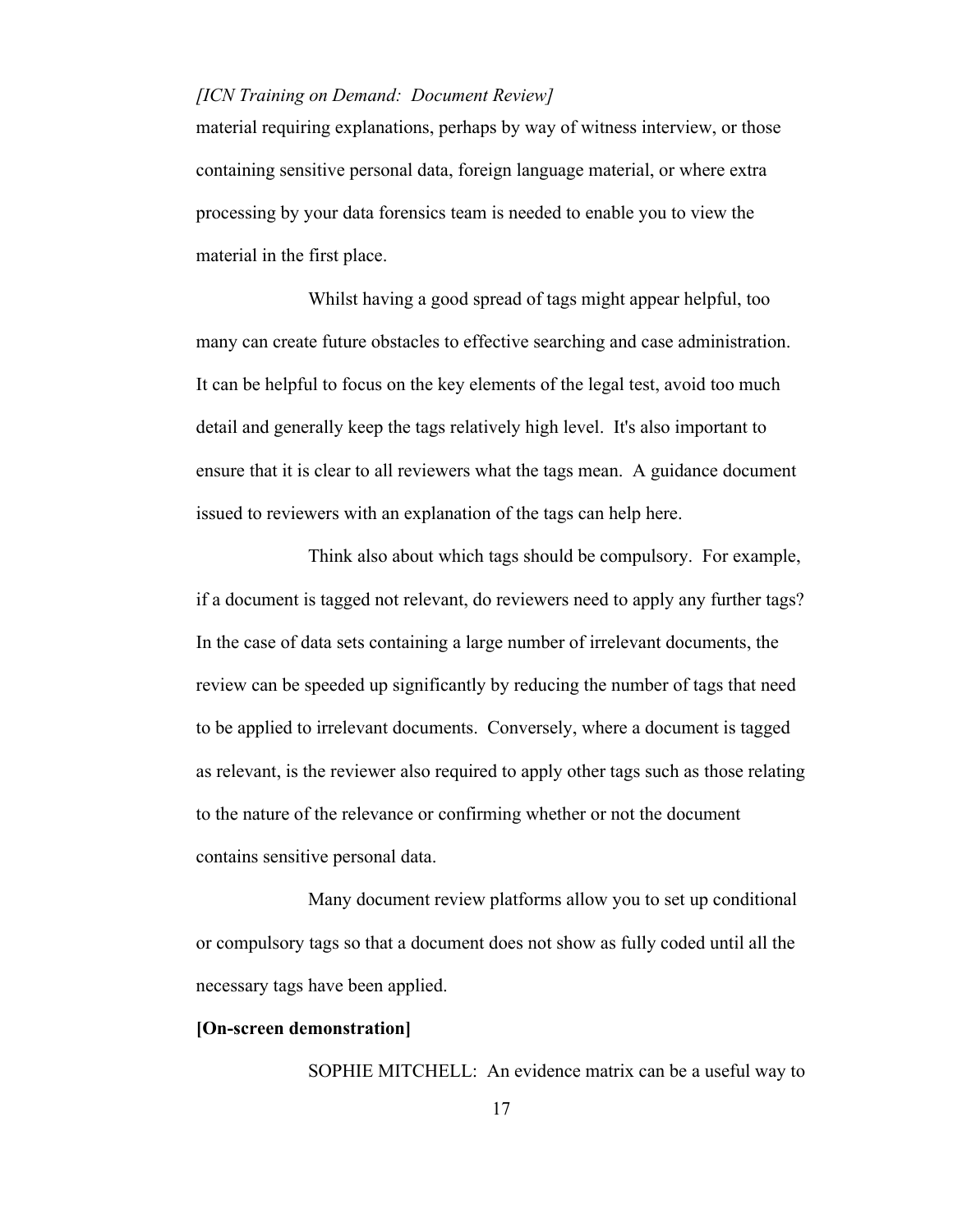collate and organize those documents the case team has identified as being relevant in such a way that can be used in drafting internal papers or external decision documents, whether or not you are carrying out your document review on an electronic document with a new platform.

We are joined from Singapore by Serene Seet from the Competition and Consumer Commission of Singapore, who will talk about the CCCS's experience of using evidence matrices in document review.

## **[Serene Seet, Deputy Director, Legal & Enforcement Division, Competition and Consumer Division of Singapore]**

SERENE SEET: At the Competition and Consumer Commission of Singapore, we work in case teams of between three to six people depending on the complexity of an investigation. Document and data review is a critical part of evidence gathering for the investigation. Once an investigation is completed, the evidence will form the substance of the CCCS's infringement decision.

We would like to share some of our experience in the way we conduct document review. CCCS investigation cases typically involve multiple parties and voluminous amounts of information gathered via leniency applications, dawn raids, witness statements, and information requests. To maximize the efficiency of our resources, strategizing any document review happens early.

First, we think about the theories of harm that could relate to conduct that we've been alerted to or that we have self-initiated as these theories of harm serve to target the categories of documents that we want to obtain. We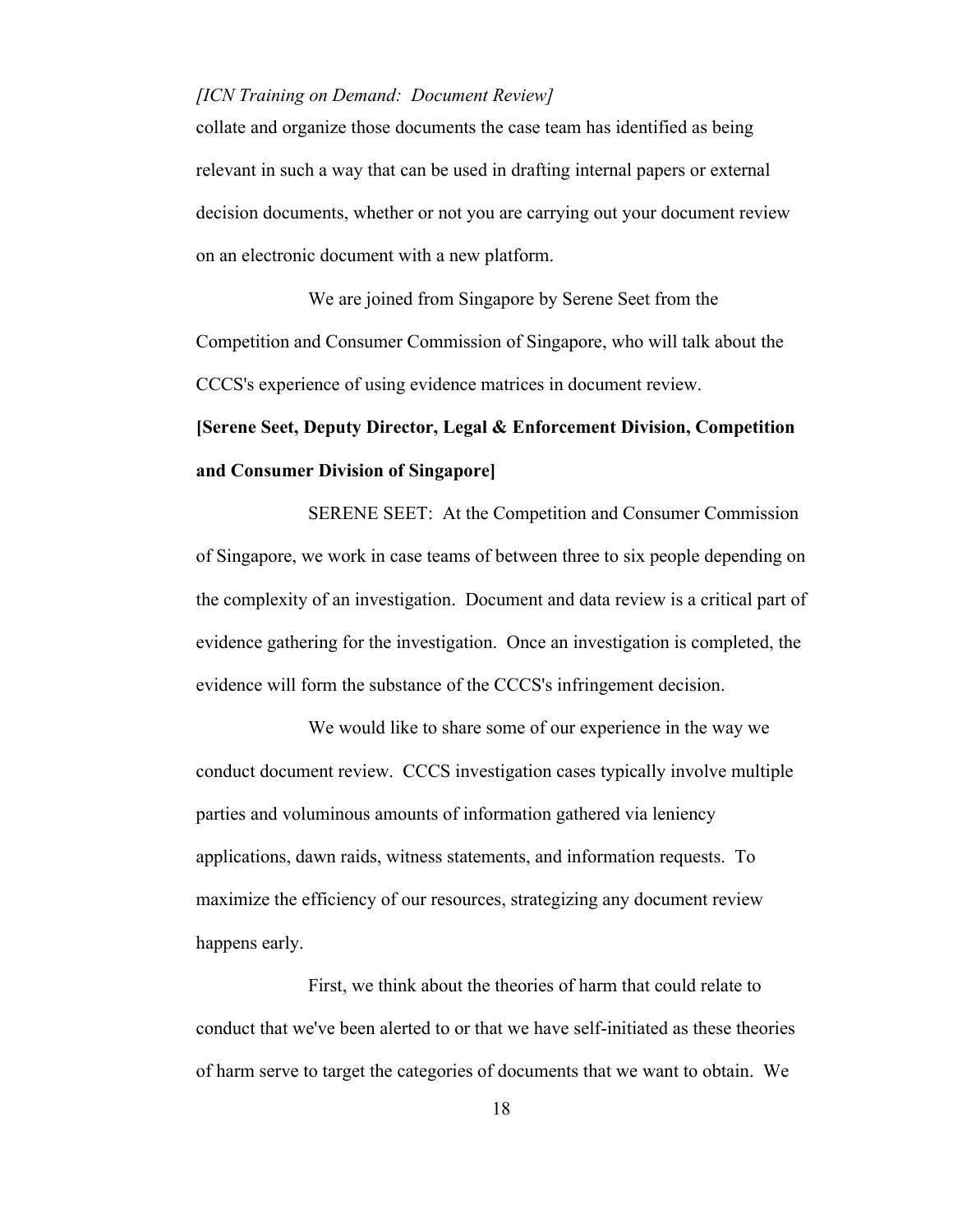also consider the ways in which we can obtain such documents. It may be that we use a step approach so that we branch out gradually with our requests constantly re-evaluating the information we need to avoid document dumps.

Another way we structure our review is to use an evidence matrix. This can be in the form of a Word document or spreadsheet. The evidence matrix basically sets out the elements or nature of evidence required to prove the anti-competitive conduct based on the theories of harm and assists with organizing the evidence. This is important so every member of the case team will know what to focus on and the type of evidence to extract when carrying out the review of the information obtained. It also assists to summarize, sort, and organize the documents.

In cases of price fixing or information exchange, the matrix could be designed to populate the identification of the relevant conduct, such as pricing agreements and information exchanges. When distilling evidence of discussions between competitors, a table indicating the date the exchanges or communications took place, the forum in which they took place, the frequency, duration, and participants to the communication will be useful. It may also be useful to then organize the evidence chronologically or by types of meetings or by events arising from their conduct, for example, a price increase for a certain product or a price increase at a particular time and date.

The table could also include how the information was used, the impact of the agreement, and the parties affected. This could form much of the incriminatory evidence should investigations uncover it. Exculpatory evidence is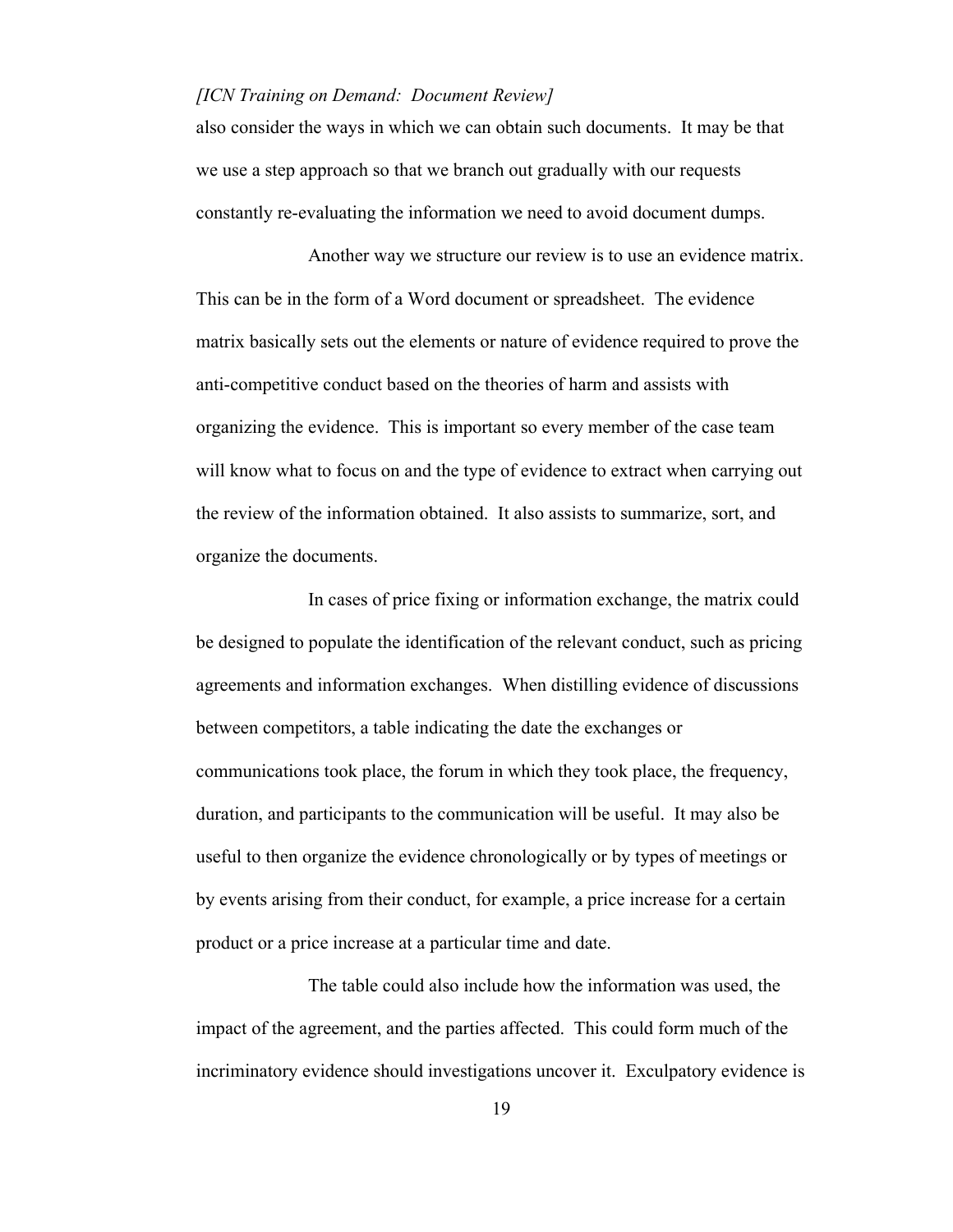important, too, and another column could be incorporated into the evidence matrix to highlight such evidence. This will help the case team to assess the overall strength of the evidence and it is also useful to have another column or section of the table identifying possible gaps in the evidence. This will come in handy for the case team to obtain further evidence and close any gaps in the evidence to ensure that the evidence supporting the case is robust.

We hope this gives you an insight on what we think may be useful for case handlers when conducting an evidence review.

Thank you.

SOPHIE MITCHELL: Many thanks, Serene.

We have also found evidence matrices to be a useful way to organize the evidence.

For further reference, the ICN Training on Demand module on planning and conducting investigations provides further advice on how to organize the investigative file, prepare approved checklists, develop a case chronology, and so on.

**[Chris Dodds, Assistant Director, Antitrust UK Competition and Markets Authority]**

CHRIS DODDS: Hello, I'm Chris Dodds, an Assistant Director on Antitrust Investigations at the CMA.

In recent years, we've been hearing more and more about how machine learning can help(inaudible), such as speeding up analysis or identifying patterns within large data sets. One means by which machine learning can help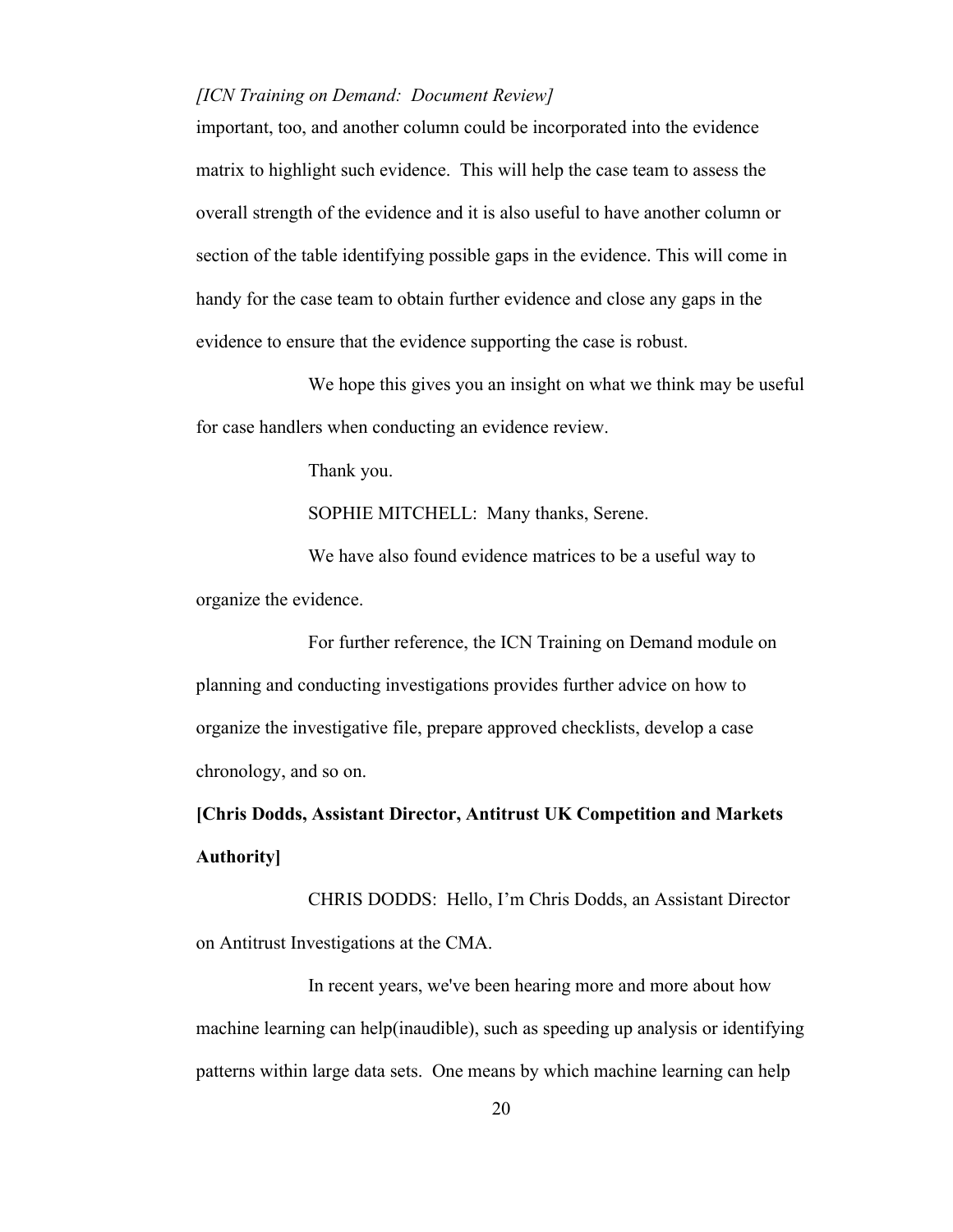in document review is through predictive coding. We will also touch on continuous active learning a bit later. Both of these are relatively new tools that you may have access to through an electronic document review system.

To introduce us to this form of machine learning, how it works and how it could help you, we're joined from Washington, DC, by Tracy Greer from the Antitrust Division of the U.S. Department of Justice, DOJ. Tracy is an electronic discovery expert who trains and advises colleagues on how to get the best from this technology, for example, when agreeing on a predictive coding protocol that a party will use to sift material for relevance before production to the DOJ.

Welcome, Tracy. Thank you for taking the time to join us today. Given your extensive experience of this technology, we're really pleased that you're willing to share it with our audience today.

## **[Tracy Greer, Counsel, Antitrust Division, US Department of Justice]**

TRACY GREER: Okay. So predictive coding, also known as technology assisted review, is a software tool available in document review platforms that can identify responsive documents. In more detail, it is an example of machine learning that, depending upon the version used, takes input from a subject matter expert on a subset of a document collection and applies that input to a larger collection.

There are a number of different products and services that we use throughout the day that use the same process, for example, email spam filters. When you first ask to receive a newsletter, those emails may be filtered out of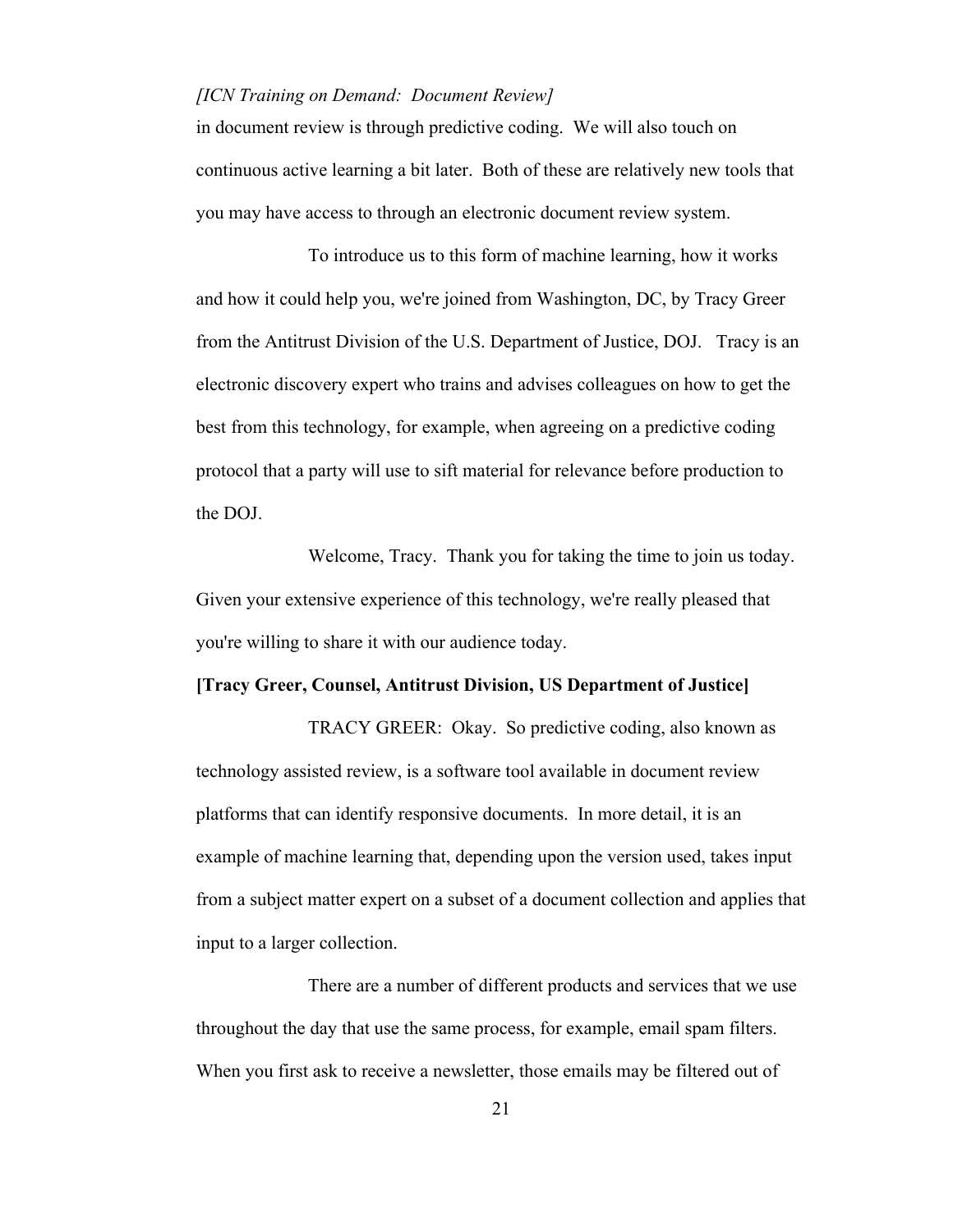your inbox. But when I release them from my spam filter, the email service learns that those emails are not spam.

Predictive coding works the same way. The reviewer marks some documents as responsive and others as non-responsive, and then the algorithm can identify documents that are similar to each category and mark them as responsive or non-responsive. This is repeated until the document collection is classified. The point at which the process is finished is more nuanced, but for purposes of simplicity, let's stop here.

For what it's worth, I use the spam folder analogy because that was the first type of software used for these purposes. Many technology services have a similar approach. Product recommendations from an online retailer like Amazon, music choices on Spotify, but with predictive coding it is a binary choice, responsive/non-responsive, based exclusively on the input of the subject matter expert.

Predictive coding is built into some document review platforms. It's typically used to identify documents relevant to a document request in litigation. There are limitations to keep in mind. First, predictive coding works with text. It does not work for numbers, pictures, or similar things. The software typically identifies the documents without enough text for analysis and those documents are reviewed manually. Second, of particular relevance to this audience, the impact of the software when there are multiple foreign languages present is unclear. Most platforms claim that their flavor of predictive coding works with foreign languages, but it seems implausible to me that the software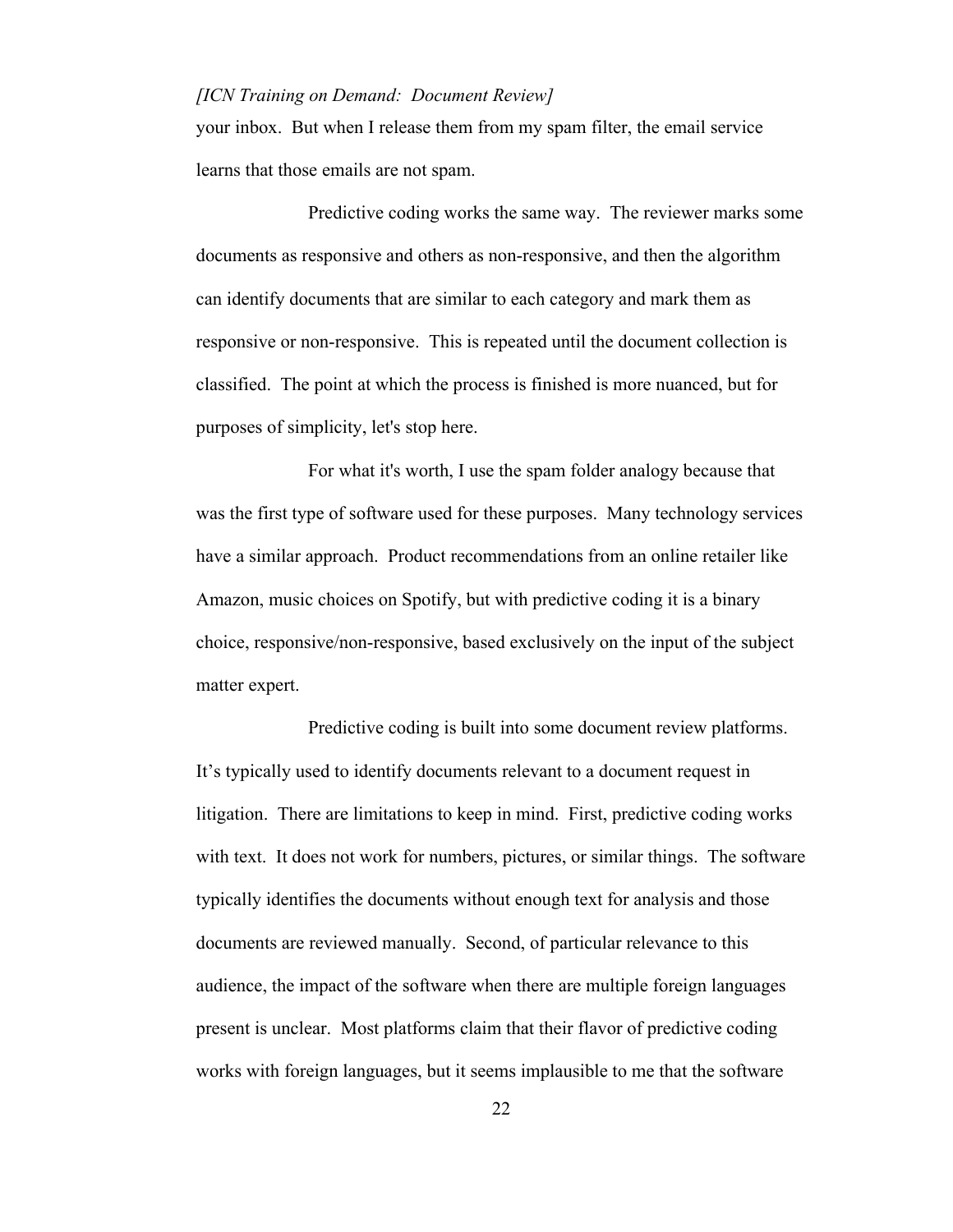can apply learning from German documents to Italian documents. I'm even more skeptical that this would work in a character-based languages like Japanese or Chinese.

The primary advantage of using predictive coding is to reduce the size of the document collection that has to be reviewed, which results in cost savings both to the producing and receiving party. Particularly in the United States, broad document demands routinely result in the production of hundreds of thousands of documents and often several -- several million. The Antitrust Division has neither the time nor the resources to conduct a page-by-page review of these productions. Therefore, it is in the interest of both sides to ensure that the production is no larger than necessary.

It is important the Division's experience suggests that productions made using predictive coding are richer than those made using manual review or using keyword searching. Richer isn't perfect, however. It contains more relevant and fewer irrelevant documents. It will not include only relevant and exclude no irrelevant document, which are called false positives, and will exclude some relevant documents, false negatives. Assessing the precise accuracy of predictive coding would require an extensive testing comparing productions using alternative production methods on the same document collection. Given the time and expense involved, it's not surprising that there has not been a great deal of real-world testing.

Even more difficult to assess is whether there are particular subjects for which predictive coding is not effective. For example, thinking of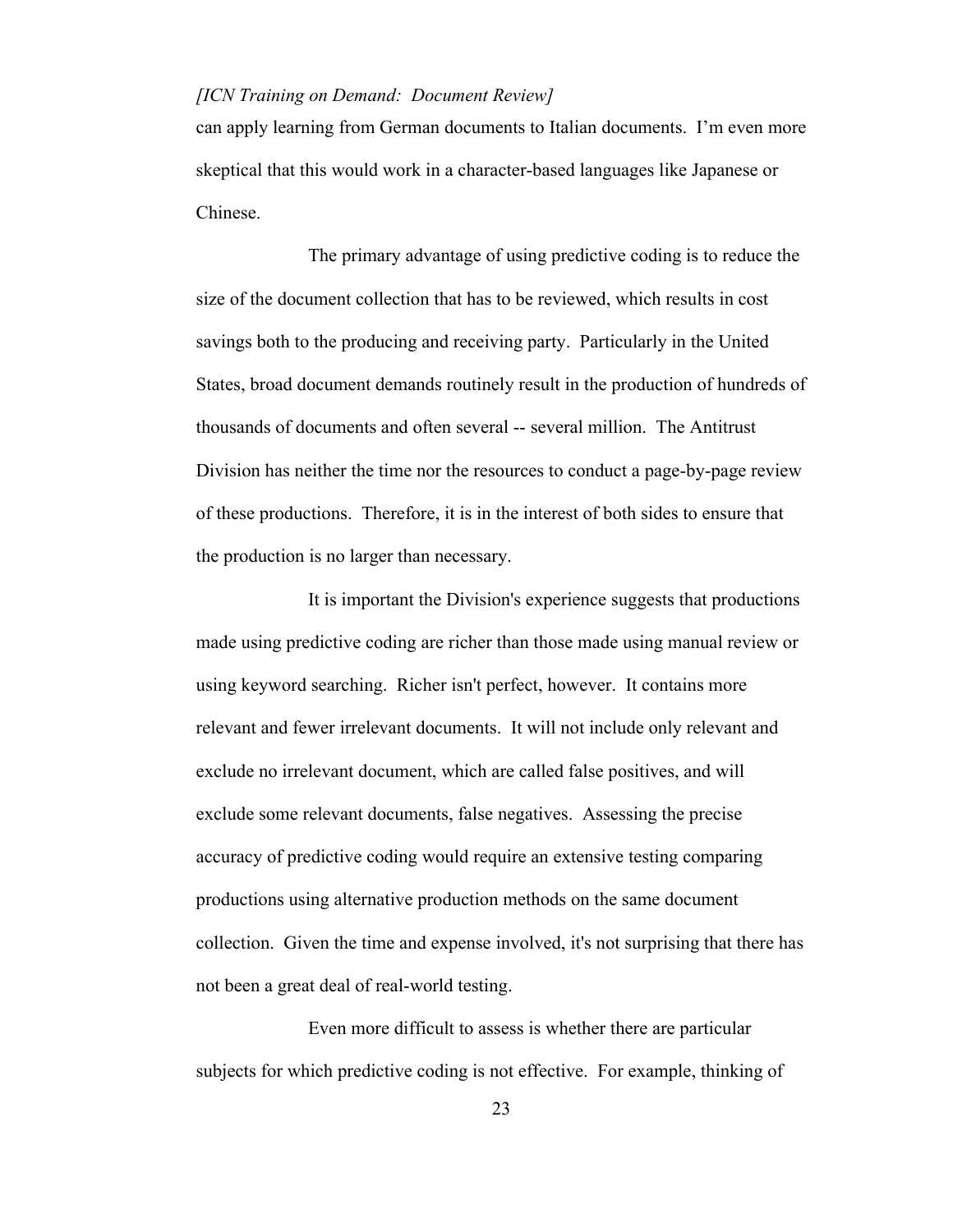cartel work, participants in a price fixing or bid rigging often understand that what they are doing is something they are not supposed to do. Participants may, therefore, use code words, communicate obliquely in ways that the algorithm does not identify. As a result, predictive coding should not be thought of as the only available tool in a document review platform. In the cartel example above, for example, document review platforms can identify communication patterns that would allow a cartel investigator to identify suspicious communications between competitors that should be investigated further.

The Division cannot require that parties use predictive coding. We encourage parties to do so and we continue to believe that it benefits the Division. We believe, however, that while predictive coding is useful to distinguishing between responsive and non-responsive documents, we do not believe that the algorithm is useful to identify especially relevant documents within a document collection. To do that, document review platforms use other analytical tools.

When receiving rolling productions, it is difficult to follow the formal iterative process of technology assisted review. The Division is having more success in utilizing specific figures, such as find more like these to locate similar documents, meaningful documents, and to cluster or categorize documents to help prioritize review.

I hope that this has been a useful discussion and an introduction to predictive coding.

CHRIS DODDS: Thank you, Tracy. Yes, that's been a great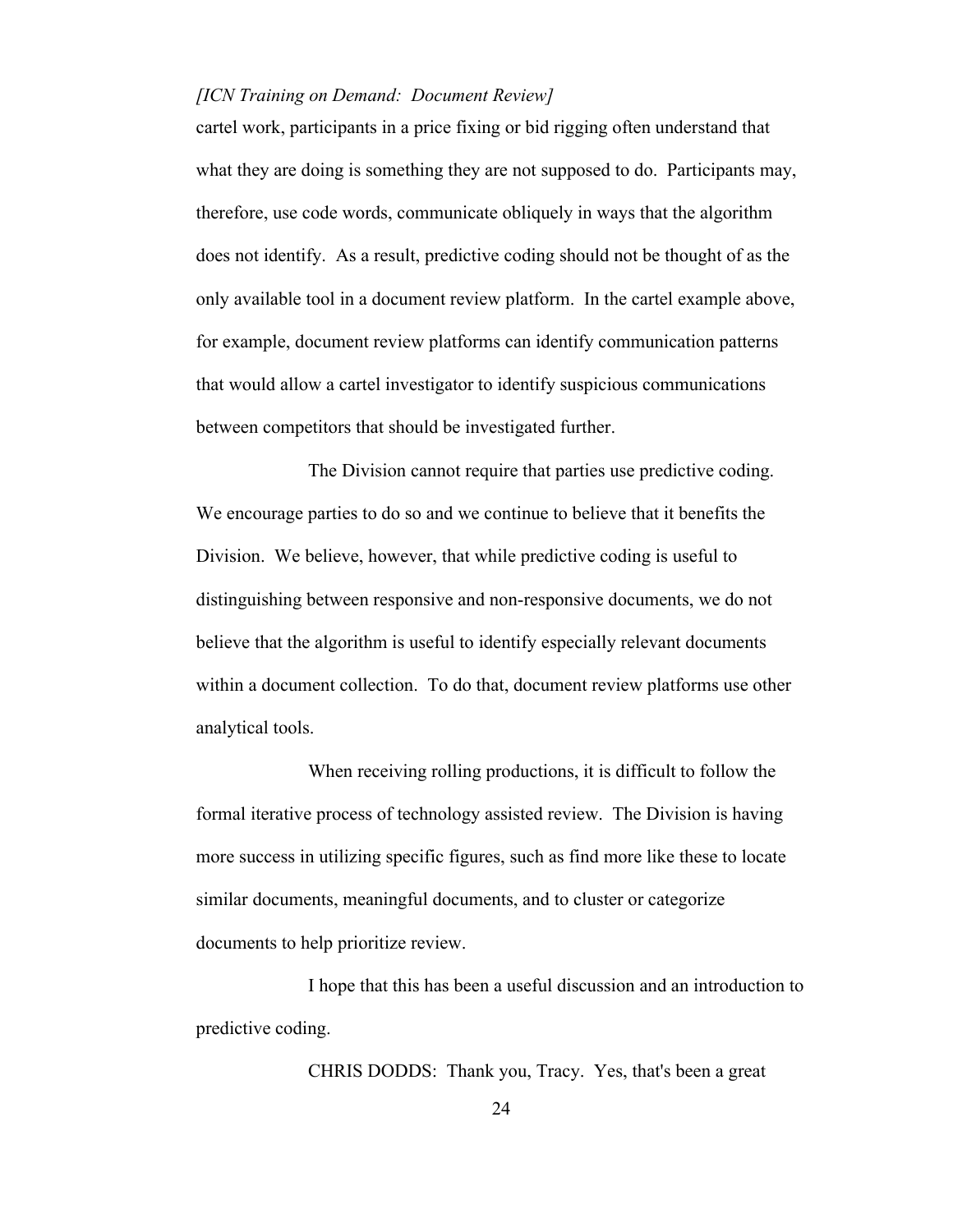introduction to predictive coding and evidence review, giving us some great tips about the capability and the limitations of this technology.

I'll just add a little to that, if I may, and then make a brief mention of continuous active learning.

With the CMA, we tried predictive coding in some recent antitrust investigations to help us prioritize our document review. We agree with Tracy that it can be a powerful tool under the right conditions, particularly where you have a very large data set of, say, several hundred thousand files. The process of teaching the system what is and isn't responsive so that it can reliably identify what you need does take some time. It's more useful the bigger your data set is. If it's less than, say, 100 000 documents, this may not be ideal.

Some electronic review platforms enable another form of TAR, continuous active learning. Again, the case team needs to manually code a sample of documents to teach the system what is and isn't responsive. Instead of tagging or coding up your material for you, it works by sorting your document set by predictive relevance, showing you the documents that are most likely to be relevant, but these teams can then review these and decide whether or not they are relevant.

The system then continues to learn and get better at prioritizing the remaining material as the review progresses. The team or party might stop the review when it appears that there is little or no relevant material left. You might want to consider continuous active learning if you want to get quickly started on the review using both people and machine learning together or perhaps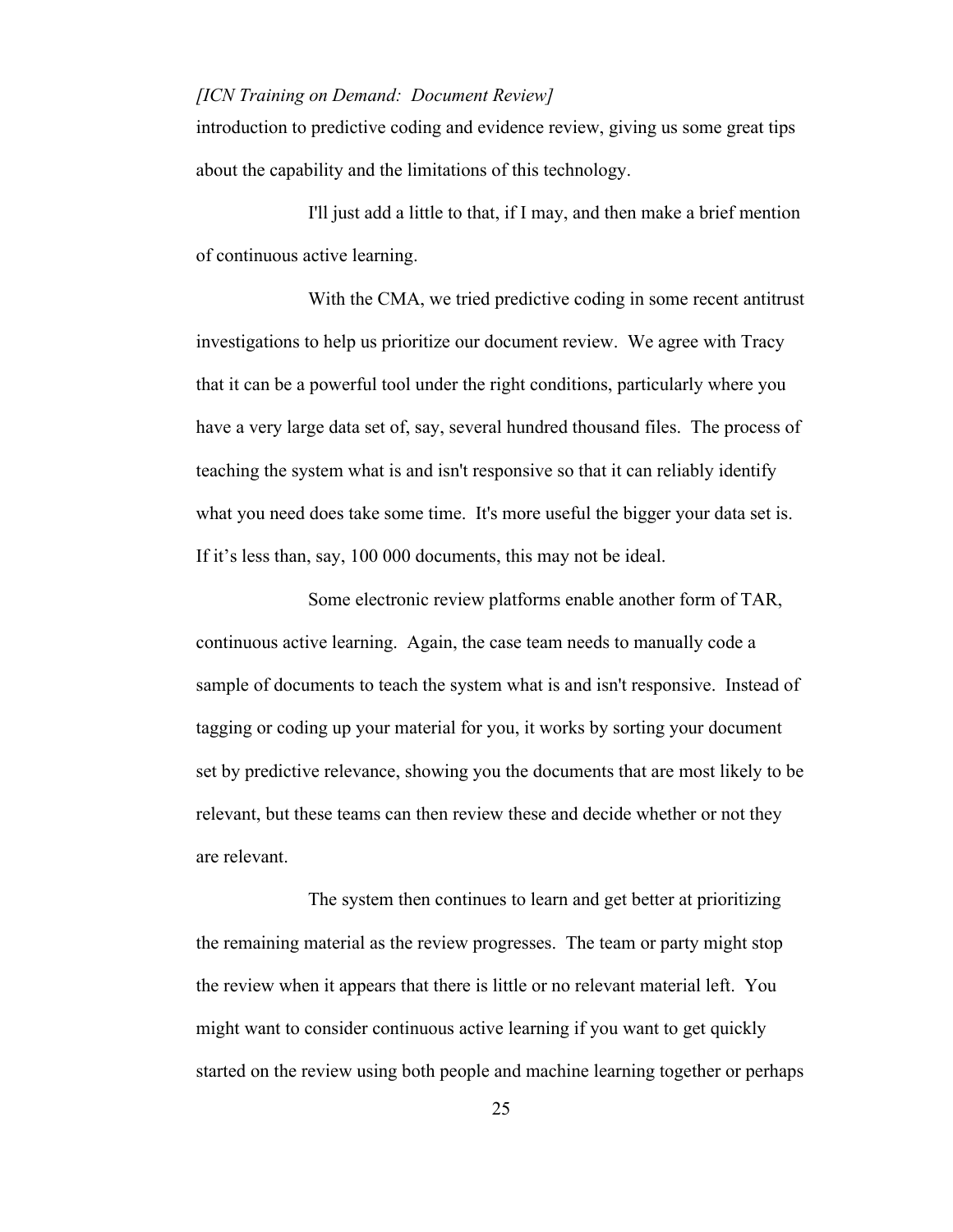have a smaller data set.

We will now hear some examples from colleagues around the world of document review challenges you might face on your own investigations and how they overcame them.

First, we're joined from Pretoria by Mapato Ramagapa from the Competition Commission of South Africa, who will share the Competition Commission's experience of dealing with large data sets and handling highly confidential information on a significant market inquiry carried out by the Commission.

## **[Mapato Ramokgopa, Divisional Manager, Office of the Commissioner, Competition Commission of South Africa]**

MAPATO RAMOKGOPA: Hello, everyone. My name is Mapato Ramakgopa from Competition Commission of South Africa, the CCSA.

It is my pleasure to briefly share with you our experience in dealing with large data sets and handling highly confidential information. The health market inquiry was initiated by the CCSA in 2014. This was in response to concerns regarding increasing costs of private health care in South Africa. The inquiry was a notoriously complex process involving extensive information and data collection across the healthcare markets. The data was collected from more than 248 stakeholders, which amounted to 545 gigabytes, representing the largest data set ever gathered by the CCSA and in the private healthcare market in South Africa.

The bulk of this data related to highly confidential and personal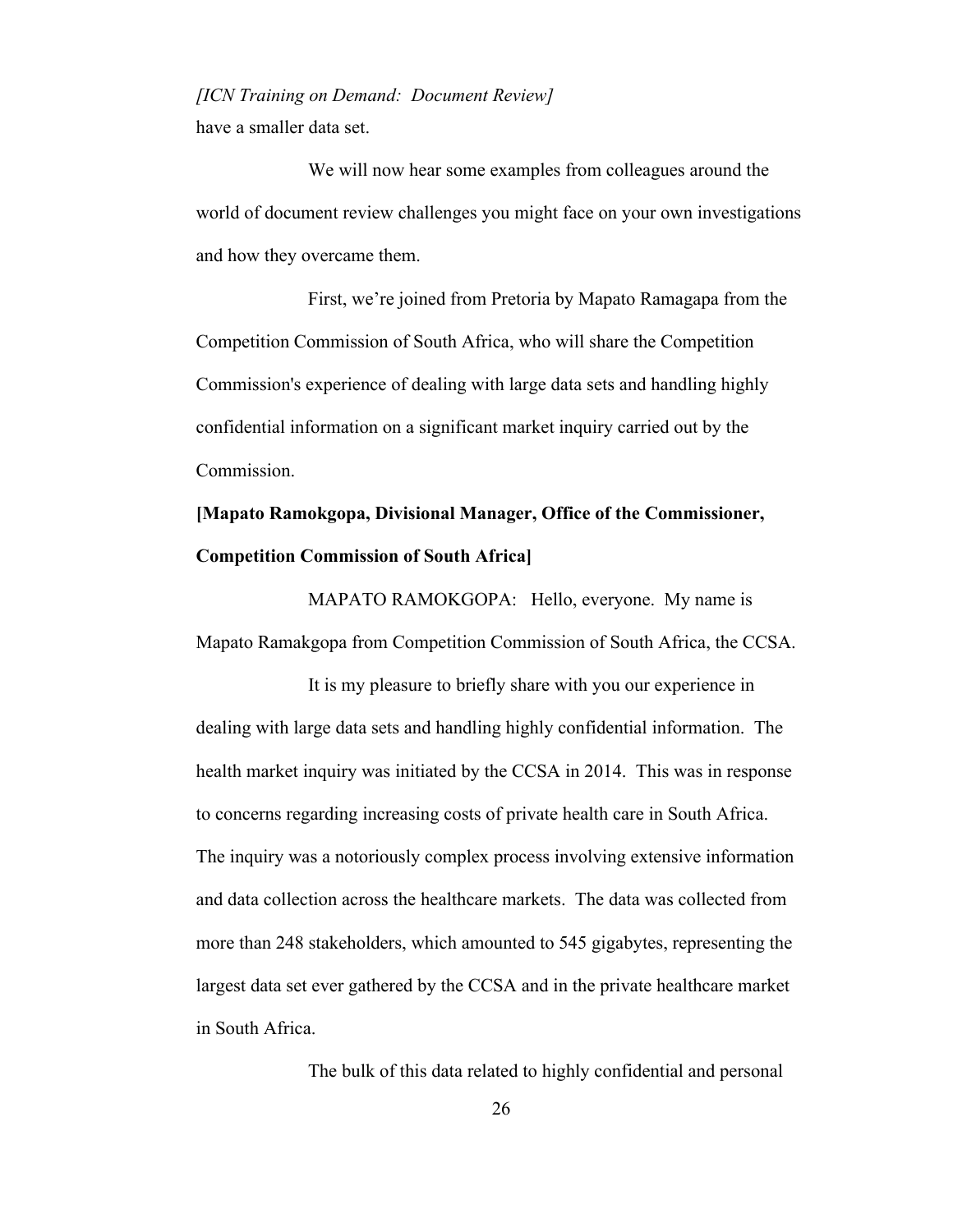information representing over 95 percent of medical transaction data. This includes patient records, diagnosis, treatment services done at the hospitals and other healthcare providers, billing and financial information, amongst others.

Given the confidential nature of healthcare transactional data, which by law cannot be disclosed, the inquiry had to develop a data deidentification tool and coding systems that would ensure the removal of personal identifiers in all the data sets. This process allowed stakeholders to provide the inquiry with data pertaining to patient information which ensured that patients' personal identities would not be identifiable while keeping each individual patient's records distinct for analytical purposes. The de-identification tool provided a hash key conversion on the patient's personal information into unique codes and developed key themes from the data, which made it easy to analyze records without compromising patient's details.

When the inquiry released an information report with findings and recommendations in 2018, several stakeholders requested access to data to interrogate the data relied on by the inquiry in its analysis. In formulating the appropriate framework, the inquiry engaged (inaudible) stakeholders, including the United Kingdom's Competition and Market Authority, from their experiences in the establishment of data management through a data room. The data was therefore accessed through the data room which provided external legal experts and other advisors to enable them the opportunity to run the (inaudible) verifications within a controlled environment. This was, however, subject to confidentiality undertakings.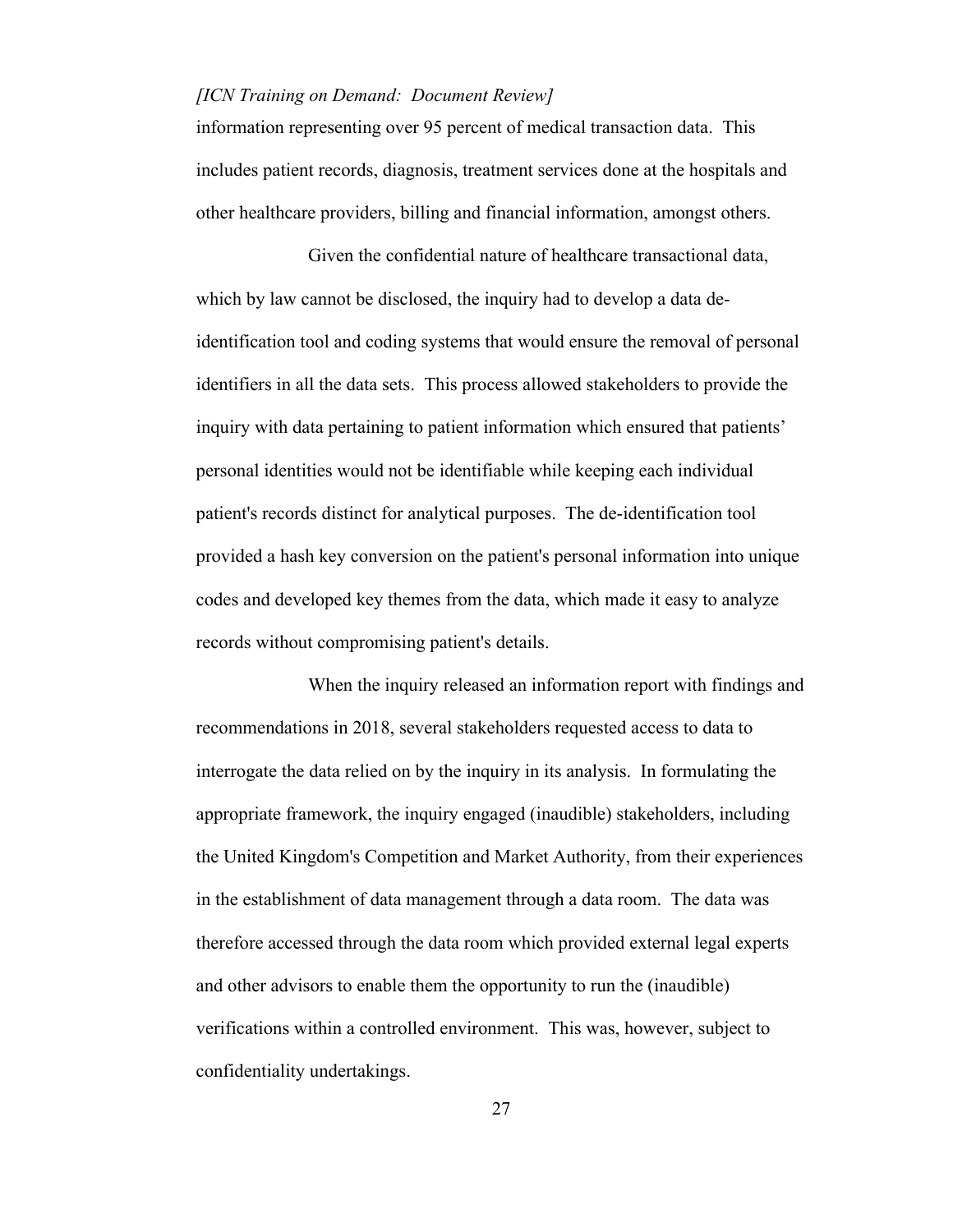A key part of success in the inquiry is the integrity in which the analysis was conducted and the way highly confidential and large data sets was handled in the technical analysis. This was a sensitive yet transparent and unbiased process.

Therefore, in conclusion, as competition authorities are now (inaudible) with enforcement issues and investigations in emerging markets, such as digital and online platforms, big data companies and industries, this experience is therefore available and the CCSA is more than happy to share our experiences.

Thank you.

CHRIS DODDS: Thank you, Mapato. I'm sure that colleagues around the world can continue to learn from the CCSA's experience in this area.

I'll now pass you over to Felipe Roquete from the Administrative Council for Economic Defence, CADE, in Brazil, who has some tips on how to improve and speed up the analysis of large volumes of digital evidence.

## **[Felipe Roquete, Conselho Administrativo de Defensa Economica, Brazil's Administrative Council for Economic Defense (CADE)]**

FELIPE ROQUETE: We have had an interesting case here in Brazil, which we would like to share with you. During the investigation to a possible case of cartel in a procurement process, we were informed that criminal investigators from state prosecution services had carried out searches regarding the same matter. They had gathered about 80 terabytes of electronic data and apprehended laptops and several mobile devices. At first, we were interested to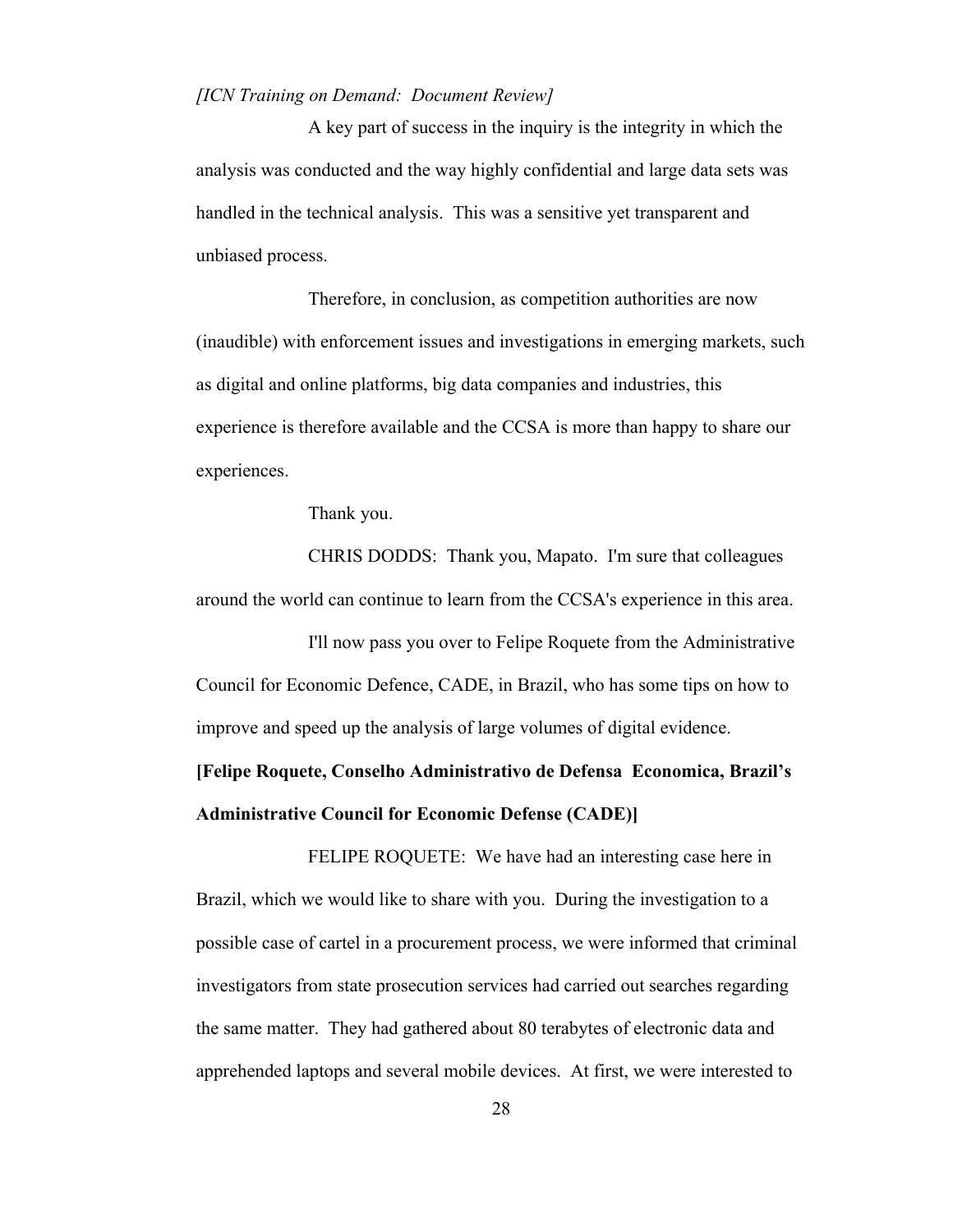have access to the digital evidence gathered by prosecution services. However, we soon realized that the criminal investigation team had a lot of knowledge about the case but did not have the operational means to process and analyze the material collected in its entirety. Thus, we devised a method to improve and speed up the analysis of the digital evidence.

Four of CADE's officials, case handlers, worked directly with the criminal investigators for a fortnight in order to devise the data analysis protocol that fits the specificities of the actual case, in other words, set apart any information about the most relevant individuals and companies from the rest of the data gathered during the criminal investigation, and allowed to focus on analyzing electronic data related only to the main targets of the investigation, that is, individuals and companies with more prominent involvement in the case. Then we mapped relevant keywords, dates, and corporate information, and applied it to the data analysis protocol in order to filter the information gathered from the electronic devices, excluding irrelevant sentences, for instance, thus reducing the volume of data to be analyzed from 80 terabytes to around 4 kilobytes.

CHRIS DODDS: Thank you, Felipe. And congratulations to CADE on managing the analysis of such a vast data set.

Finally, we wanted to share some of the CMA's experience of reviewing chat messages as part of a digital document review. Chat messages are increasingly a feature of the evidence base on antitrust investigations. Chat messaging services tend to be a faster and often a more informal communication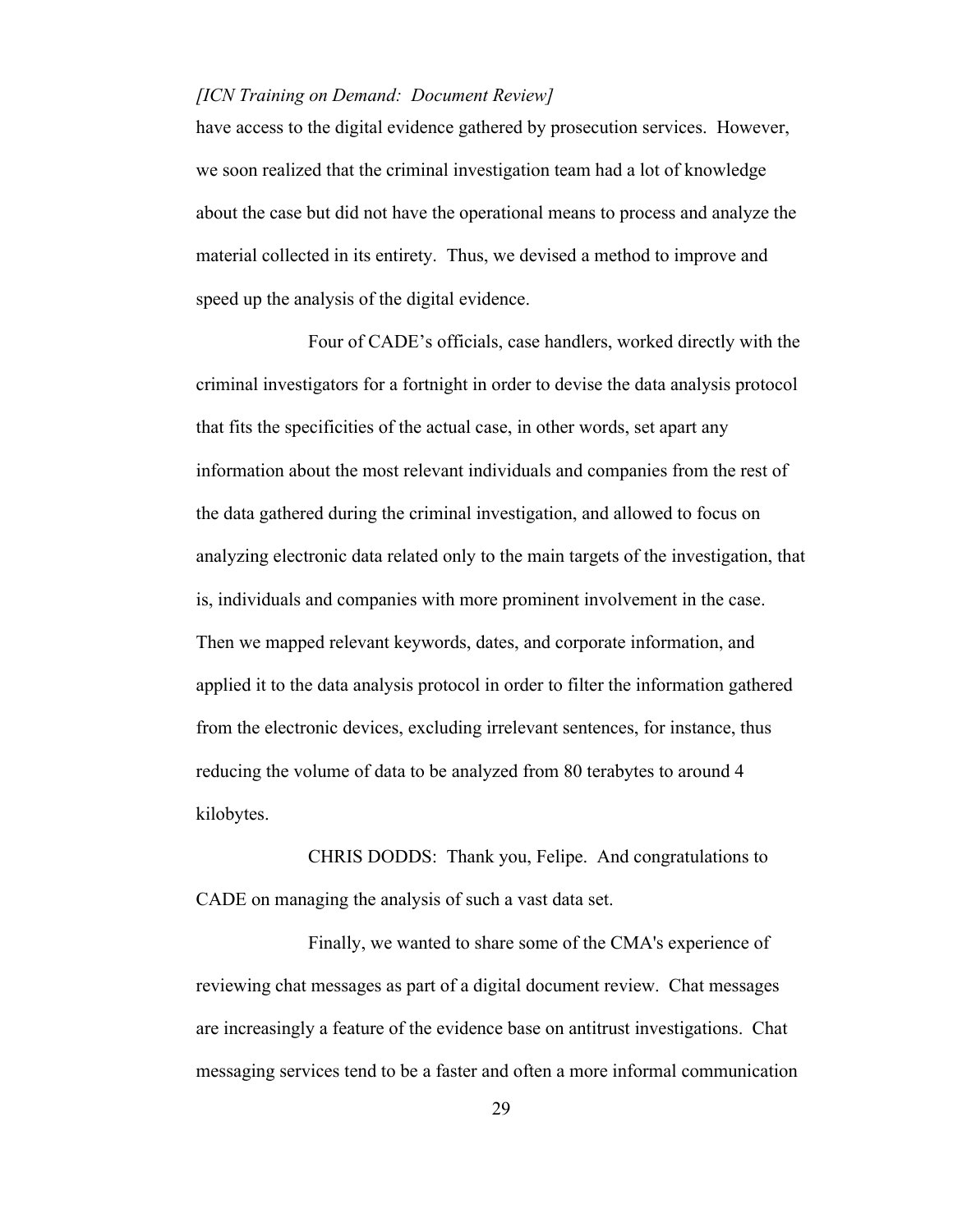method which can be used across desktop, laptop, and mobile devices.

The records of these chats present their own particular challenges in evidence review, and so it's a good idea to plan how you will conduct your review of chat messages as part of your evidence review strategy. Consider how you will deal with the often informal or jargon-heavy nature of this kind of correspondence, are there particular acronyms you might look for or might you want to ask for a set of commonly used abbreviations alongside the messages themselves. This may be especially so for messages exchanged in chat platforms used by financial services businesses, which often employ shorthand terms.

Unlike emails, which tend to consist of shorter messages threads, individual chat messages can be grouped together in very long chat conversations when extracted to the digital e-platform, even where the messages are sent on different days and cover very different subjects. Chat conversations can take place between two or more individuals and can sometimes consist of hundreds or thousands of messages spanning a period of months or years. It will often contain a mixture of relevant and non-relevant messages and you'll need to decide whether to take the full conversation for your investigation file or any relevant groups of messages.

Messages sent on individual messaging platforms like Messenger, Signal, Whatsapp, Telegram are often extracted from mobile devices in two forms. First is a conversation which includes all messages exchanged between two or more individuals and, second, each individual chat message is extracted as an individual document. If extracted as a conversation, some review platforms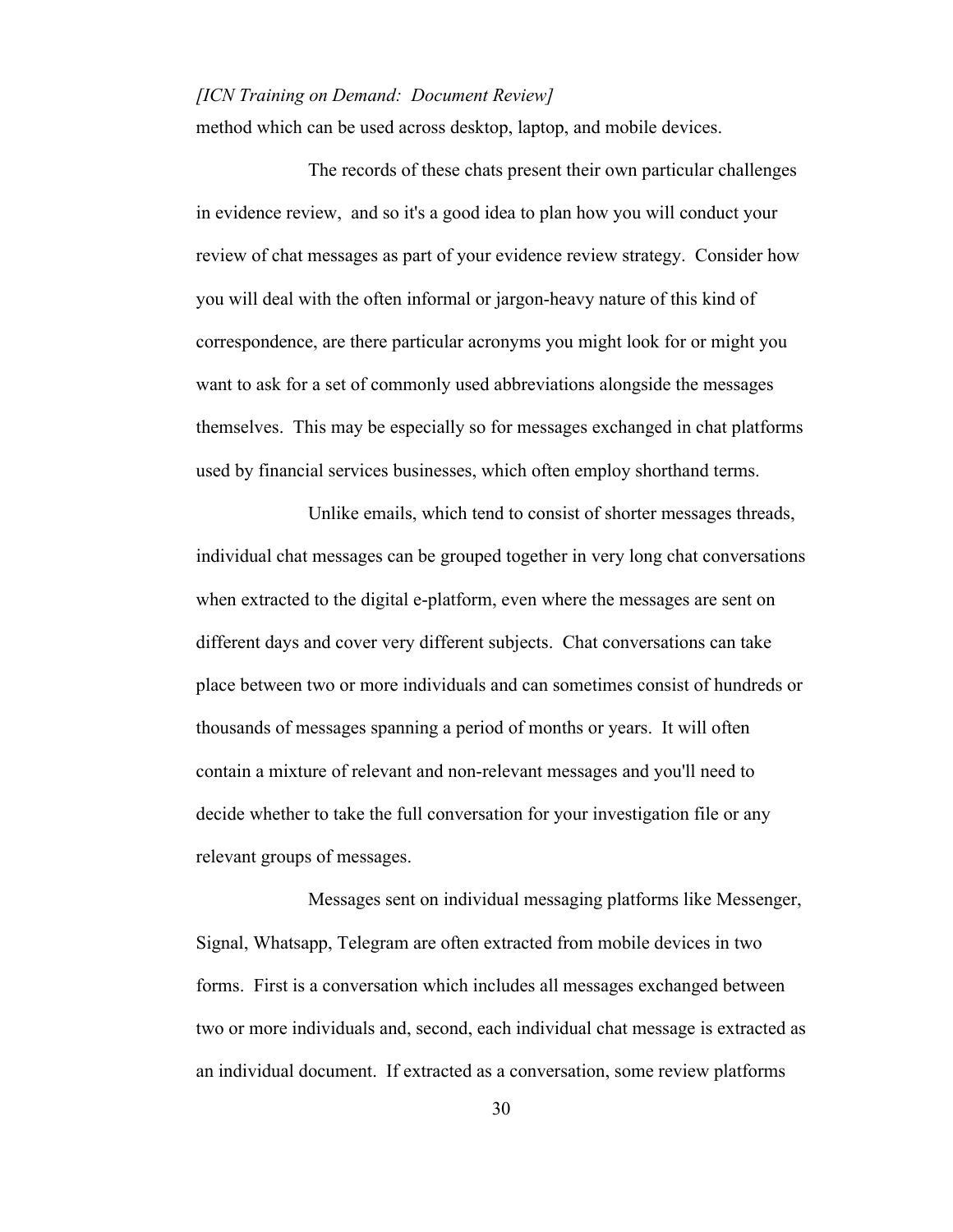can present the information so it looks as it would have to the custodian. If so, this makes the material straightforward to digest and may speed up the review. However, be aware that the conversation view might not always show attached images and other message attachments, so you might need to review the individual messages in order to see these.

So when considering how many, if any, of the non-relevant chat messages from the chats to keep on the file, you might want to think about matters such as the volume of messages in a conversation, the proportion of relevant versus non-relevant messages, whether the non-relevant messages provide context for the relevant messages from an evidential point of view, and the nature of the non-relevant messages, such as whether they contain sensitive personal data.

Another issue you might have to consider is the time zone in which the messages were archived, which might be different to the time zone in which they were sent. For example, a message sent at 9:00 a.m. UTC, coordinated universal time, may have been archived in EST, Eastern standard time. It may show on the face of the document being sent at 5:00 a.m.

More generally, the types of information recorded by particular chat groups or chat rooms may differ. So you might want to consider what is the most evidential value when deciding on your approach to reviewing this.

ALEX SCHOFIELD: Thank you for joining us today. We hope you found this module useful and that it provided you with the foundations for a successful document review. It wouldn't have been possible without the help and